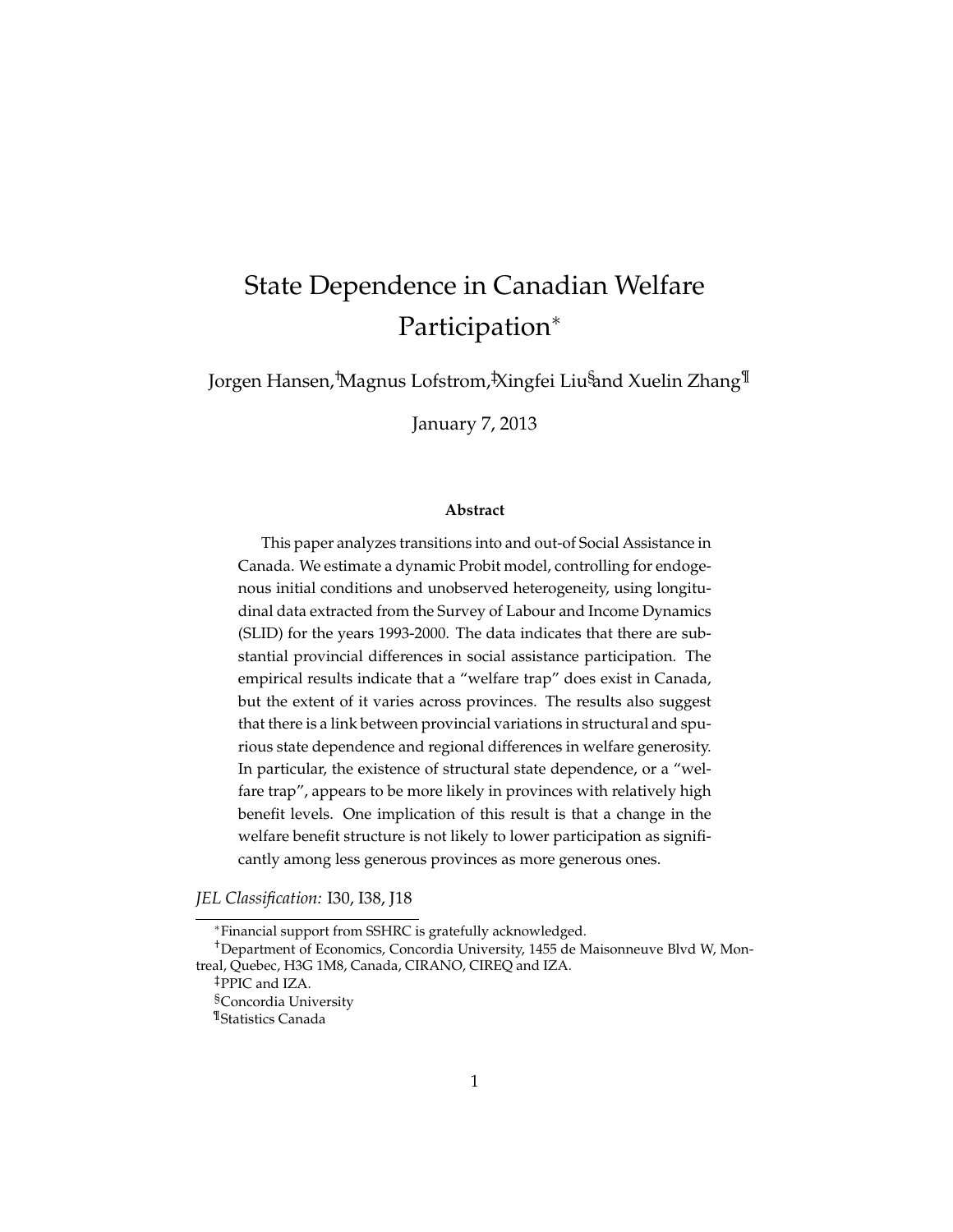*Keywords:* welfare, state dependence, unobserved heterogeneity, initial conditions, transition, Canada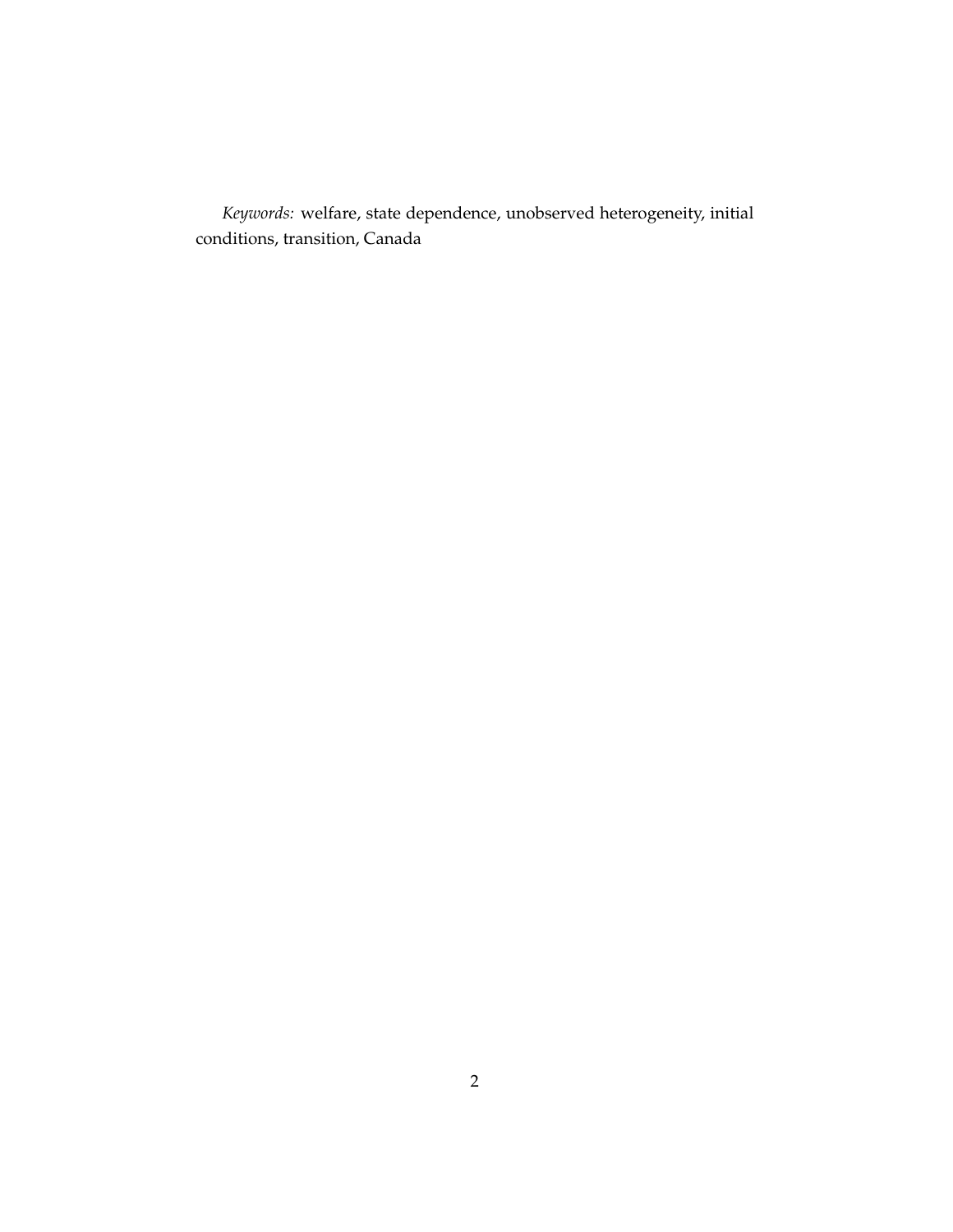#### **1 Introduction**

Since the mid-1990, both the United States and Canada have experienced large declines in the number of welfare recipients. The decline, however, was greater in the U.S. in the latter half of the 1990s, when the U.S. experienced historically strong economic growth and implemented a major welfare reform in 1996, the Personal Responsibility and Work Opportunity Reconciliation Act (PRWORA). The reform focused on transforming the welfare system into a temporary assistance program that reduces the number of long-term recipients primarily through emphasizing transitions from welfare to work. A number of studies have investigated the extent to which economic changes, along with welfare policy shifts, have contributed to the declines in caseload. For the most part, the studies have found that economic improvements during the 1990s probably mattered as much as policy changes in bringing about caseload reductions (e.g. Moffit, 1999 and Blank, 2002). It has been suggested that similar changes in the Canadian welfare system would reduce welfare dependency even more, especially long-term welfare dependency.<sup>1</sup>

However, before implementing any welfare reform, it is essential to understand the dynamic processes underlying the observed utilization of welfare programs. Previous work has shown that there exists substantial serial persistence in welfare utilization over time (Blank, 1989; Chay and Hyslop, 2000; Engberg et al, 1990, and Hansen and Lofstrom, 2001). Persistence in welfare may be observed in the data if previous participation directly affects current probability of participation. This is consistent with the concept of a "welfare trap" and can consequently be labeled structural, or true, state dependence. Possible explanations for the existence of a "welfare trap" are human capital depreciation (in which the stock of human capital is depreciated during the period an individual is not active in the work force) or signaling (potential employers believe that a person who has been unemployed or on welfare is not as productive as an identical applicant who has not experienced these events). In either of these cases, wage offers are low-

<sup>&</sup>lt;sup>1</sup>See for instance Fraser Institute (2001).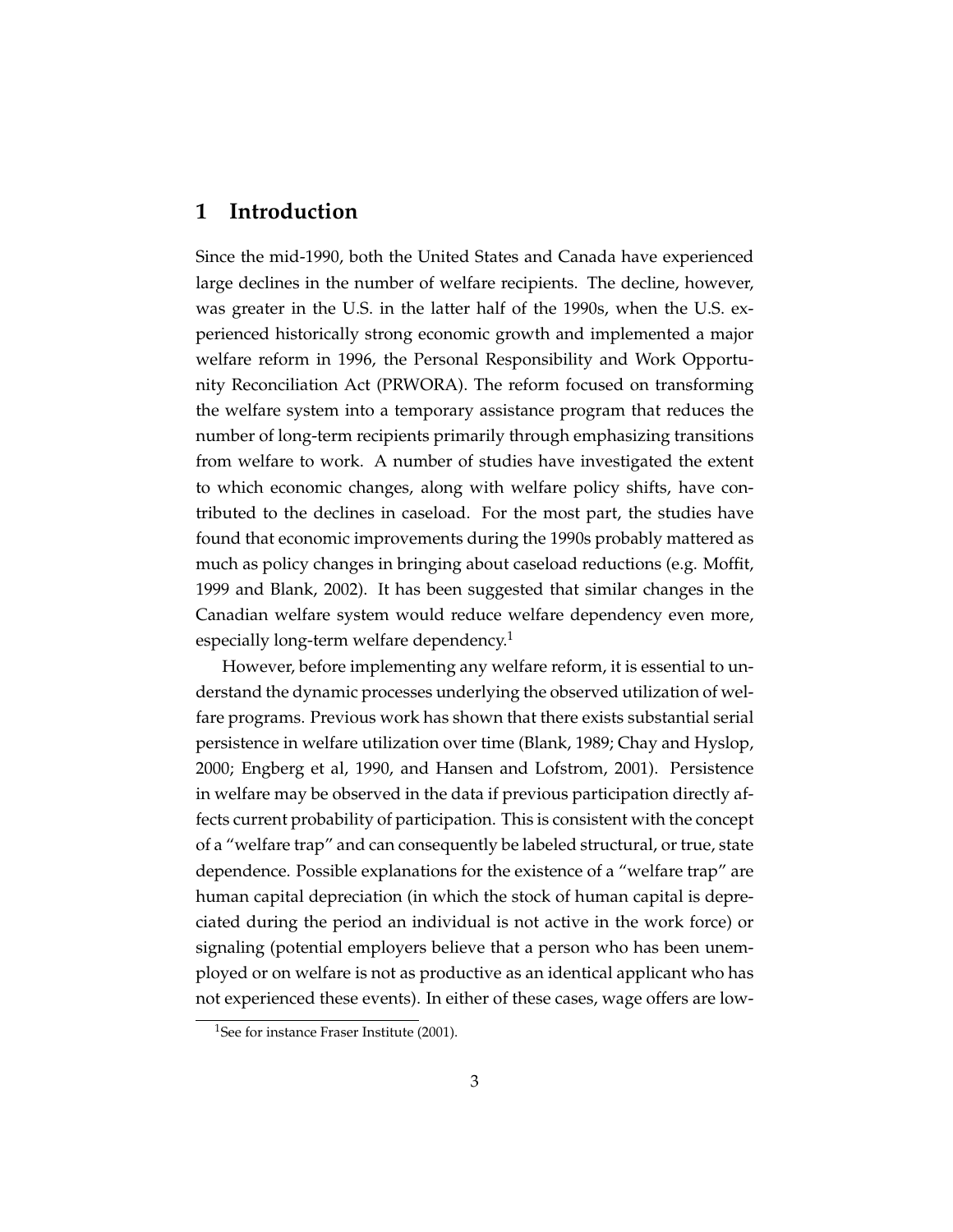ered by participation in the social assistance program and hence, the labor supply decision is affected, holding preferences constant. If state dependence is structural, policies such as changing the benefit levels or introducing labor market training may be relatively effective in reducing utilization of government transfer programs.

However, the relationship between past and current participation in a welfare program may instead be due to time invariant individual differences, and consequently termed spurious. Potential explanations for the source of spurious state dependence are labor market discrimination and differences in time invariant preferences (with respect to leisure and/or socalled stigma effects associated with participation in the transfer program). If these factors contribute to the observed persistence, labor market policies may be less effective. Hence, modeling the dynamics of welfare participation requires a careful treatment of how unobservable factors affect individual choices.

The main objective of this paper is to analyze transitions into and outof Social Assistance (SA) in Canada and to examine to what extent the observed persistence in SA can be attributed to structural reasons. Another objective is to determine SA transitions at a provincial level. This will enable us to infer to what extent provincial differences in SA 4 participation are due to differences in entry rates and to what extent they are due to differences in exit rates. Moreover, the dynamic analysis will also enable us to determine the extent of a "welfare trap" in each province.

To address these issues, we will estimate dynamic Probit models, controlling for both endogenous initial conditions and unobserved heterogeneity, using longitudinal data extracted from the Survey of Labour and Income Dynamics (SLID). SLID is a rotating panel data, first initiated in 1993. Each panel, consisting of about 15,000 households, follows the same respondents for six years and every third year, a new panel is introduced.

The empirical results suggest that a large fraction of the observed state dependence can be attributed to structural reasons in Newfoundland and Labrador, Nova Scotia, Ontario, Saskatchewan and British Columbia. Lower estimates of "structural" state dependence are obtained for Prince Edward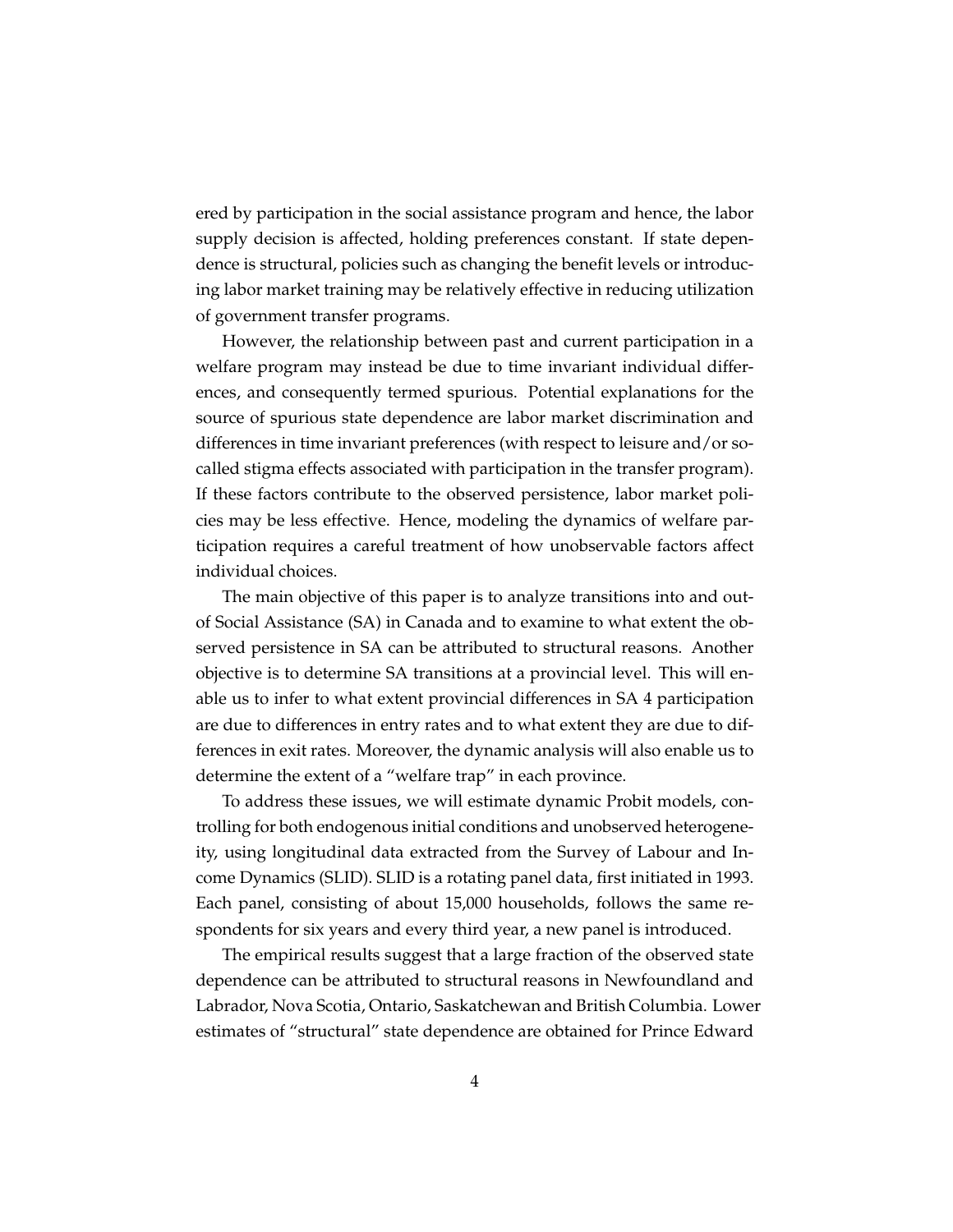Island, New Brunswick, Quebec, Manitoba and Alberta. The results indicate that a "welfare trap" does exist in Canada, but the extent of it varies across provinces. The results also suggest that there is a link between provincial variations in structural and spurious state dependence and regional differences in welfare generosity. In particular, the existence of structural state dependence, or a "welfare trap", appears to be more likely in provinces with relatively high benefit levels. One implication of this result is that a change in the welfare benefit structure is not likely to lower participation as significantly among less generous provinces as more generous ones.

The paper is organized in the following way. In Section 2 we provide background information about the SA program in Canada and shows trends and differences in welfare use in Canada and in the U.S. Section 3 describes the data and variables while we present the model and empirical specification in Section 4. We discuss the results in Section 5 and conclude in Section 6.

#### **2 Social Assistance in Canada**

Social Assistance in Canada is the income program of last resort and it is the principal source of income for families who lack earned income and access to insurance programs for unemployment, disability and old age. SA is a provincial responsibility, although the federal government assumes a portion of the program costs. Each province sets their own benefit levels and these have varied substantially across provinces and over time.<sup>2</sup> Until March 1996, welfare was paid under the terms of the Canada Assistance Plan (CAP), an arrangement that allowed the cost to be shared by the federal government and the provinces and territories. In April 1996, the Canada Health and Social Transfer (CHST) replaced CAP which implied that the federal government moved away from a shared-cost program to a

<sup>&</sup>lt;sup>2</sup>Provinces also have the right to set benefit reduction rates. However, there existed very little variation across provinces in reductions rates during the 1990s, which were close to 100 percent in all provinces.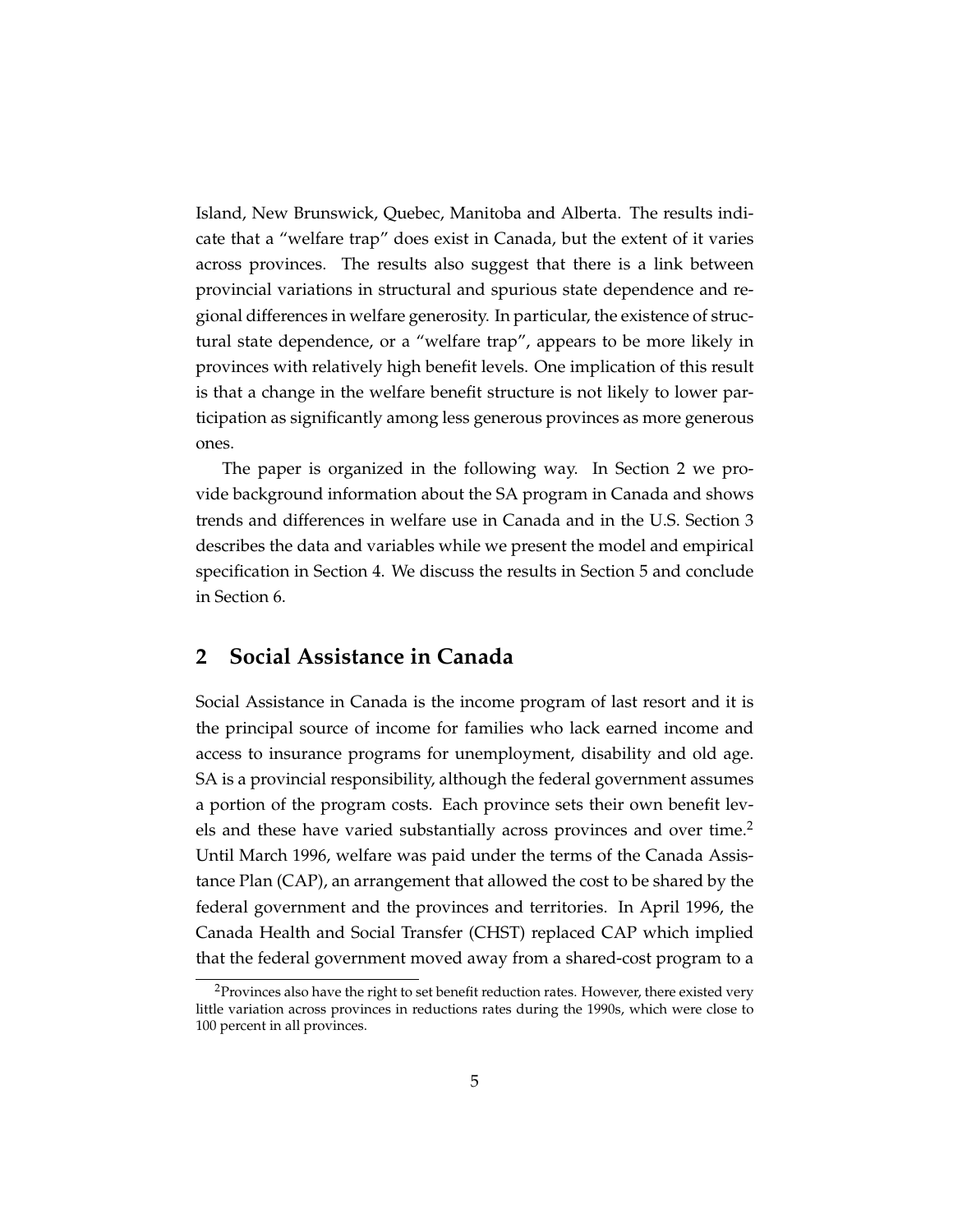lump-sum transfer of funds intended to cover not only SA but also health and education. In addition to the change in the method of transferring funds, there were substantial reductions in the dollar value of the transfers.<sup>3</sup> With the introduction of the Canada Child Tax Benefit (CCTB), in July 1998, the federal government assumed a greater share of the cost of welfare for families with children.

Compared to its U.S. counterpart, AFDC/TANF, the Canadian SA program serves a more diverse population of recipients since unattached, childless men and women may qualify for benefits. Nonetheless, SA participation rates in Canada are substantially higher among single mothers (36.5 percent over the period 1993-2000 using our sample in SLID) than among unattached, childless women (11.8 percent over the same period).

In Table 1 we present SA participation rates in Canada by year and province. The entries in the table are obtained using a sample of households in SLID where the response person is between 18 and 65. Furthermore, retirees and students are excluded from the sample. As shown, there have been substantial reductions in the participation rates during the late 1990s. When aggregating all provinces, the entries in the table show that welfare participation increased between 1993 and 1996, from 11.1 percent to 12.9 percent. However, between 1996 and 2000, participation rates dropped by 4.4 percentage points, or by about 34 percent. The table also illustrates the large provincial variations in welfare use in Canada, with an average rate over the 1993-2000 period as high as 18 percent in Newfoundland and Labrador and as low as 7.9 percent in Manitoba. Despite the large provincial variations in SA participation rates, the change in participation over time is similar in all provinces with an increase between 1993 and 1996 and a substantial reduction between 1996 and 2000. A similar pattern has been reported for the U.S. (see for example Blank, 2002), where the cash benefit system was substantially reformed in 1996 when AFDC was replaced with

 $3$ At the same time, the U.S. also switched from a shared-cost system to a lump-sum transfer program. However, this change was accompanied by legislative changes which altered the fundamental character of U.S. welfare programs. See Blank (2002) for details on the U.S. welfare reform.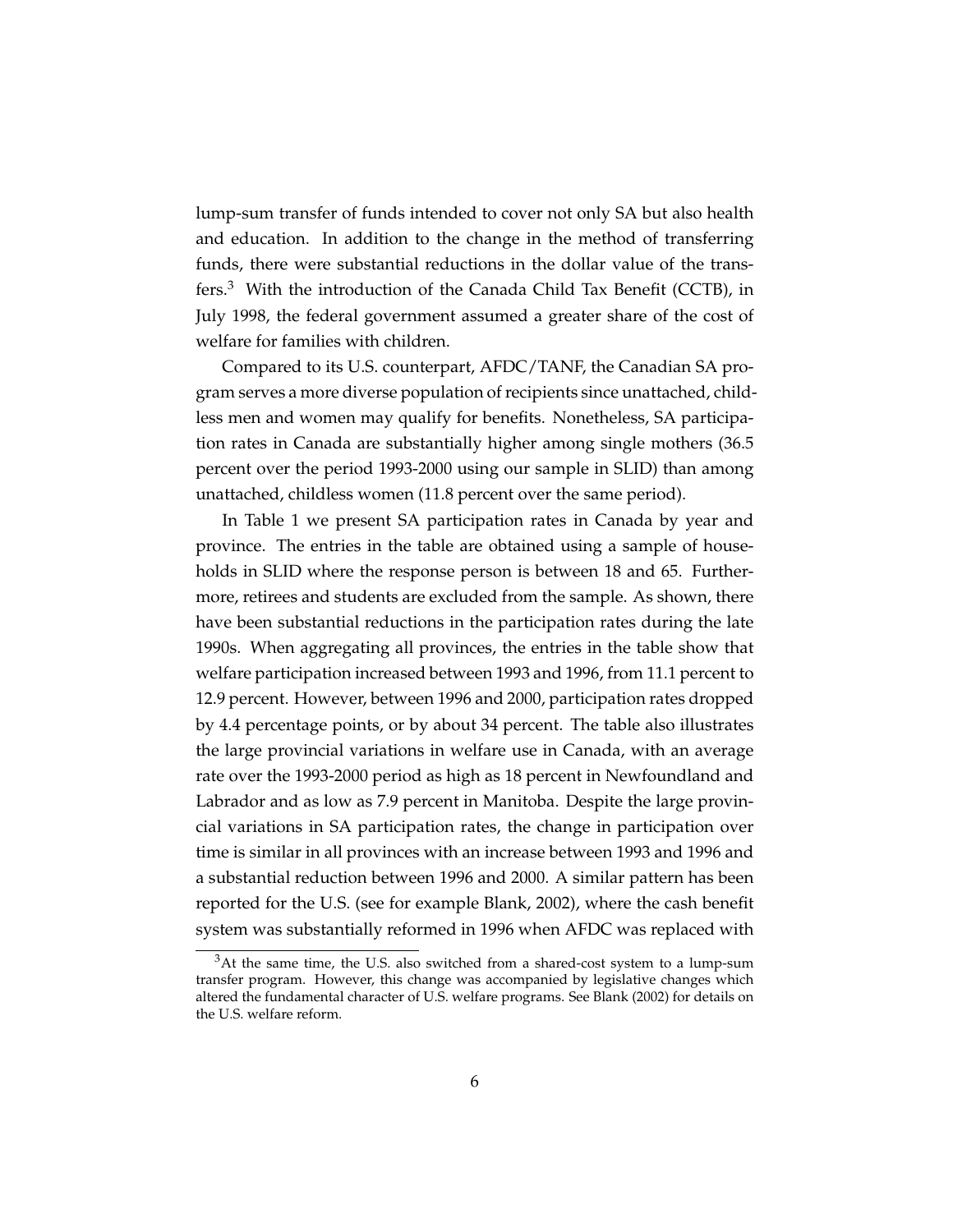TANF, which, among other things, introduced time limits on the use of welfare benefits. As mentioned above, Canada also reformed its welfare system during 1996 and it is reasonable to assume that the reformed welfare system, along with improved labor market conditions, generated the declines in welfare use, as in the United States. Figure 1 shows the respective welfare participation rates in Canada (SA) and in the U.S. (AFDC/TANF) for the period 1980 to 1999. Even though the participation rates for Canada are higher than in the U.S., changes in welfare use over time is similar in both countries, with an increase in the early 1990s and a decline between 1995 and 1999. However, while the increase in the early 1990s appears to be more pronounced for Canada, the decline in the latter half of the 1990s is larger in the U.S. A possible explanation for this pattern is that the reformed system in the U.S. implied stronger welfare participation disincentives than in Canada.

#### **3 Data**

The data used in this paper is extracted from Statistics Canada's Survey of Labour and Income Dynamics (SLID). SLID is a longitudinal household survey designed to capture the dynamics of the labor market activities and the well-being of individuals and their families living in Canada. Households and individuals are followed for six years during which information on their labor market experience, income and family circumstances are collected.

The target population for SLID are persons residing in Canada, excluding residents living on the reserves or in the Yukon and the Northwest territories, full-time members of the armed forces, and institutionalized persons. The first panel of SLID started in 1993 and the initial sample was drawn from the Labour Force Survey. Approximately 15,000 households, comprising of roughly 31,000 individuals aged 16 and over, were interviewed once or twice per year. The second panel started in 1996, while the third panel started in 1999. The number of households and individuals involved in the later panels were similar to those in the first panel.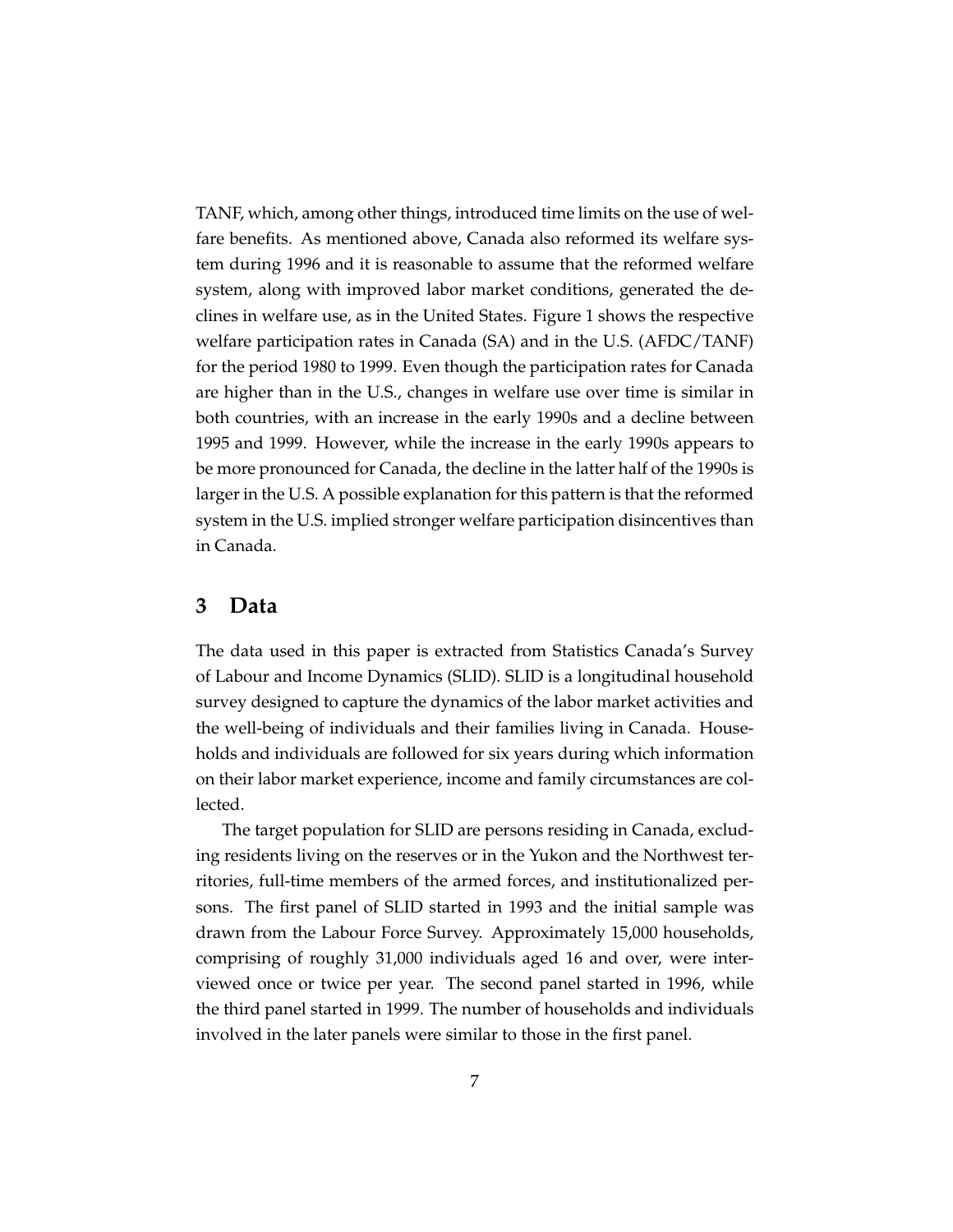The appropriate unit of observation in this study is the household, which we assume can be represented by the person selected by Statistics Canada as the response person. We selected response persons that participated in any of the first two panels. Since data is currently only available for the years 1993-2000, we did not include any persons belonging to the third panel (initiated in 1999). The lack of data for 2001 implies that the maximum number of time periods for persons from panel two is five as opposed to six for participants in panel one. In any given year, we retained households whose response persons were between 18 and 65 years old, not retired, $4$  and not enrolled in full- or parttime schooling. This means, for example, that a household whose representative was a student in the initial year of the panel but not during the subsequent years is excluded from our sample the first year, but included for the remaining years.

A household is defined as a welfare participating household, in any given year, if any person belonging to the household received any social assistance at any time during that year. Thus, the dependent variable in our analysis is equal to one if the household received SA in a particular year, and equal to zero otherwise. There are some concerns about the underreporting of social assistance in SLID (see Kapsalis, 2001). In particular, substantial "seaming" appears to be a problem in the reporting of welfare spells. A disproportional large fraction of spells starts in January and ends in December. Further, there is also some evidence that households systematically underreport the social assistance amounts they received. However, none of these concerns are likely to affect the results in our study. Since we are aggregating the time dimension from months to years, the potential problem with "seaming" may not be a concern. Moreover, since we define a household as a welfare household if anyone received any SA benefits during the year, the underreporting of benefits actually received is also likely to be less relevant in this paper, assuming that individuals at least report some participation. In fact, the social assistance participation rates that we obtain using our definition are slightly above those reported in the official

<sup>&</sup>lt;sup>4</sup>A retiree is defined as a person who reported to have received payment from the Canadian (or Quebec) Pension Plan, or an employer sponsored plan.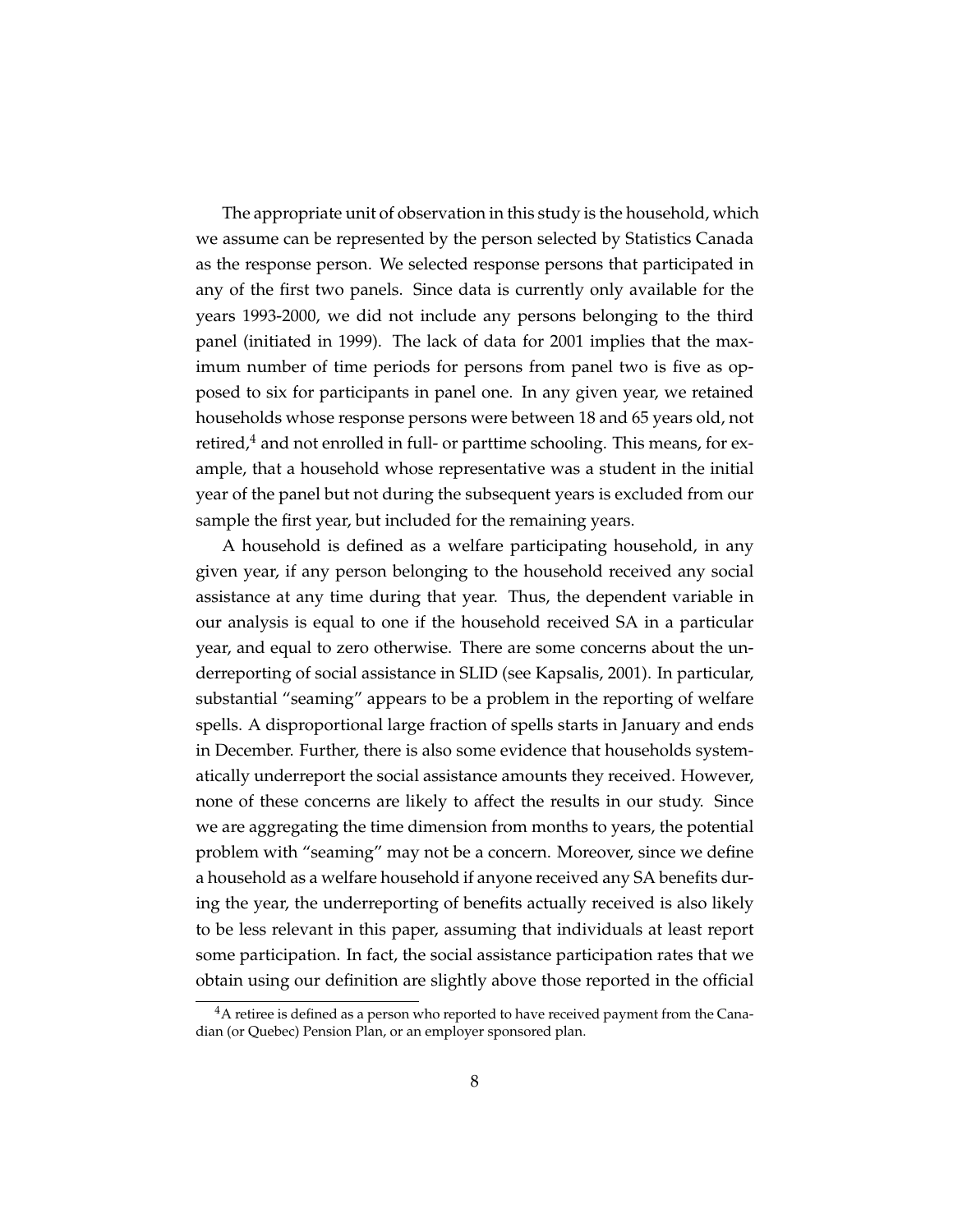statistics, as shown in Table 2.

To control for local labor market conditions, we include information on regional unemployment rates. These annual unemployment rates for each economic region are extracted from CANSIM II (Table 282 – 0055). In addition to regional unemployment rates, we also include controls for age, marital status, education, urban residency, number of children, as well as indicators for gender and disability status.

In table 3, we present transition probability matrices separately for each province. The table reveals several interesting relationships and patterns. First, we examine the issue of state dependence in the raw data. There are relatively large differences in the probability of leaving welfare in any given year across provinces. The highest exit rates out of welfare are found in Prince Edward Island (0.304) and British Columbia (0.282), while the lowest exit rates are found in Quebec (0.173) and Newfoundland and Labrador (0.180). Table 3 also indicates that there is considerable variation in the entry rates across provinces with the highest reported for Newfoundland and Labrador (0.035) and the lowest for Manitoba (0.016).

The entry and exit rates reported in table 3 show the anatomy of provincial welfare participation rates. For example, as shown in table 1, for the period 1993-2000 SA participation rates in Quebec are substantially higher than in Ontario (0.132 and 0.115 respectively). However we are unable to determine if the difference in these probabilities exists because of higher entry rates in Quebec or higher exit rates in Ontario or a combination of the two. The entries in table 3 suggest that, in Quebec, the probability of remaining in welfare in the next period is about 10 percent higher than in Ontario (82.7 percent for Quebec compared to 75 percent for Ontario). At the same time, the probability of entering welfare is about the same in both provinces (0.021 in Quebec and 0.02 in Ontario). This suggests that social assistance is more of a temporary income support for households in Ontario than in Quebec, where households, once they have started to receive assistance, appear to have some difficulties leaving welfare, at least relative to welfare participants in Ontario.

Given the differences in transition probabilities across provinces, we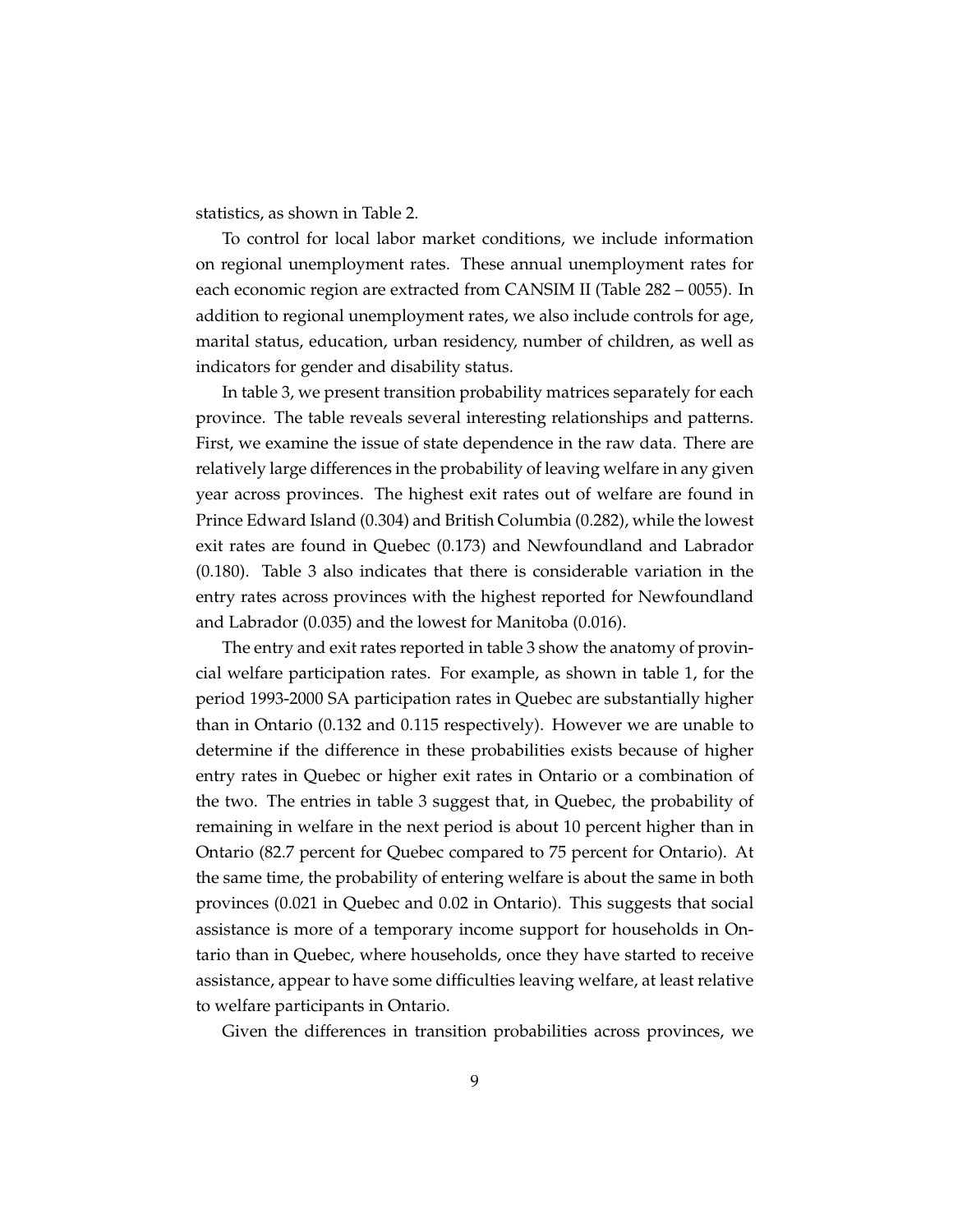would also expect the distribution of the number of years receiving welfare to differ across provinces. Table 4 shows the number of years households have received SA for a balanced panel, a sub-sample consisting of households who were observed for the whole period 1993-98.<sup>5</sup> The entries in the table suggest that approximately 25 percent of households in Newfoundland and Labrador and in New Brunswick received social assistance during at least one year between 1993 and 1998. However, over half of those who received SA at least once in New Brunswick received it at most two years while the corresponding number for Newfoundland and Labrador is 37 percent. For the other provinces, 84 to 88 percent of households did not utilize social assistance at all during the period 1993-98. The entries in table 4 further illustrate the difference in the composition of welfare users in Quebec and in Ontario. For instance, 44 percent of those households that received SA at all during the period 1993-98, received it for only one year in Ontario between 1993 and 1998, while the corresponding number for Quebec is only 18 percent. Moreover, in Quebec as many as 43 percent of all welfare participants received welfare for the whole period, while this number for Ontario is only 17 percent.

One of the objectives of this paper is to study the determinants of the transitions into and out-of welfare in Canada and to illustrate any provincial differences in these transition rates. However, before we analyze the observed disparity in the behavior of households across provinces, we want to compare observable characteristics of households who remain in welfare (or those who remain in the "no welfare" state) with those who leave welfare (or those who enter welfare). Table 5 shows the mean characteristics by previous year's state. In general, it appears that any movements out of welfare are associated with being married, having less children, having higher educational attainment, not being disabled and being male. Households who leave welfare also seem to live in areas with relatively low unemployment rates. Regarding transitions into welfare, it appears to be associated with being single, lower levels of schooling, and higher unemployment

<sup>5</sup>Note that in this case it is inappropriate to use an unbalanced panel since this would underestimate the number of years receiving SA.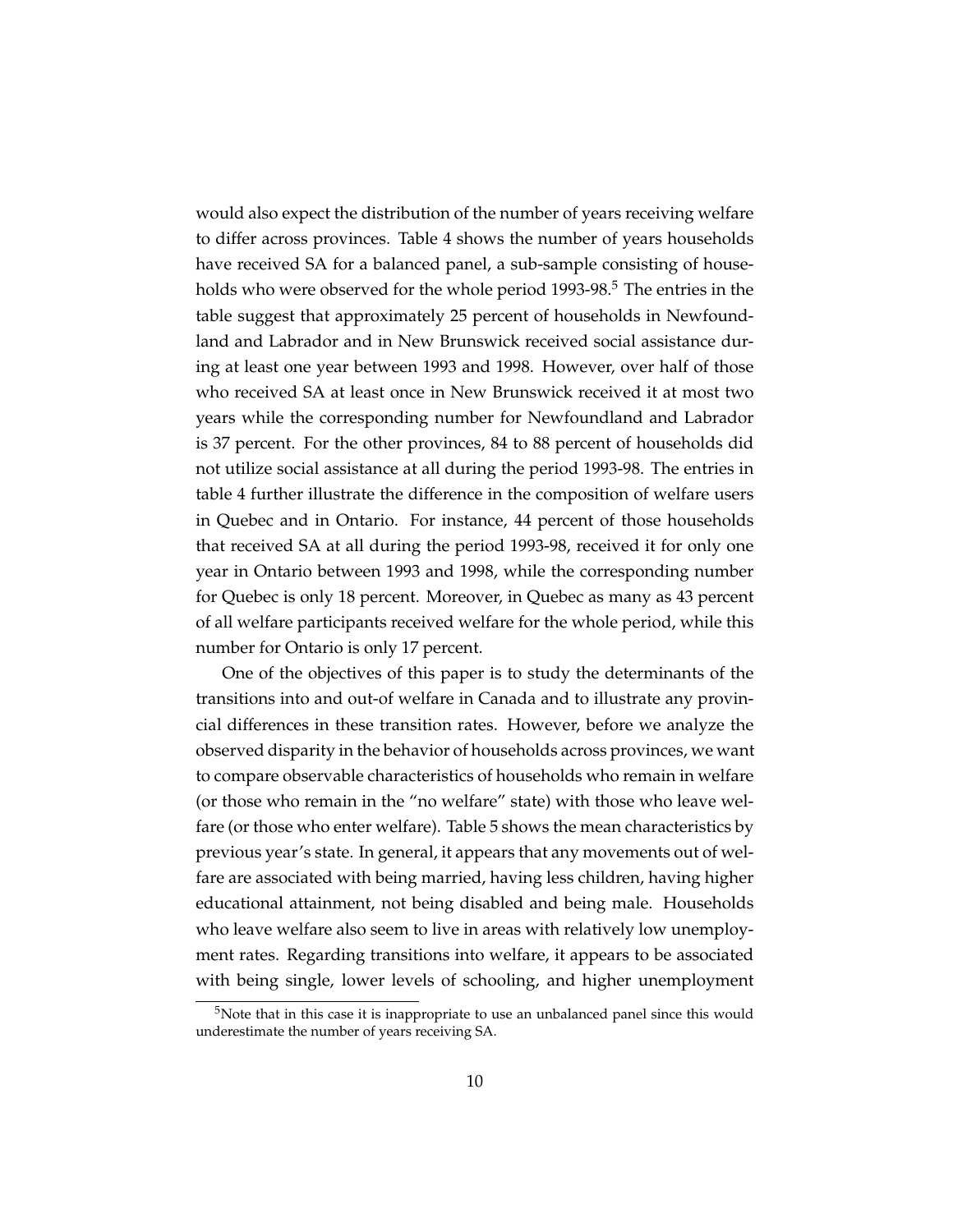rates. Interestingly, the entries also suggest that older individuals seem to be less likely to move out of previous year's state, regardless of what that state was in the previous period.

The descriptive statistics indicates that there are substantial provincial differences in welfare participation rates. Participation rates are higher in Newfoundland and Labrador and in Quebec than elsewhere in Canada. Furthermore, there have been substantial changes in welfare use over time, and these changes are similar for all provinces. However, some provinces have been more successful in reducing welfare use than others. For instance, between 1996 and 2000, welfare participation rates were reduced by 45 percent in Ontario but by only 19 percent in Quebec. The data also indicate that the composition of welfare users is quite different across provinces. The exit rates out of social assistance is lowest in Newfoundland and Labrador and in Quebec, while the entry rates into welfare is lowest in Manitoba.

Some of the above discussed differences between provinces may be due to differences in schooling levels and family composition as well as differences in benefit levels and in the local labor market conditions. We next discuss potential sources of the observed state dependence and then we present an empirical model that takes the above observable characteristics into account, as well as unobserved heterogeneity and potentially endogenous initial conditions.

#### **4 State Dependence: Structural v. Spurious**

The empirical strategy utilized in this paper allows us to estimate to what extent the observed state dependence is "structural" and "spurious". However, before empirically analyzing the data, we address what the potential sources are for the different types of serial persistence. The goal of this section is to first define the forms of state dependence and to examine alternative sources of structural and spurious serial persistence respectively. Policy implications of the form of state dependence are discussed in the results section below.

Economists have frequently observed that individuals who collected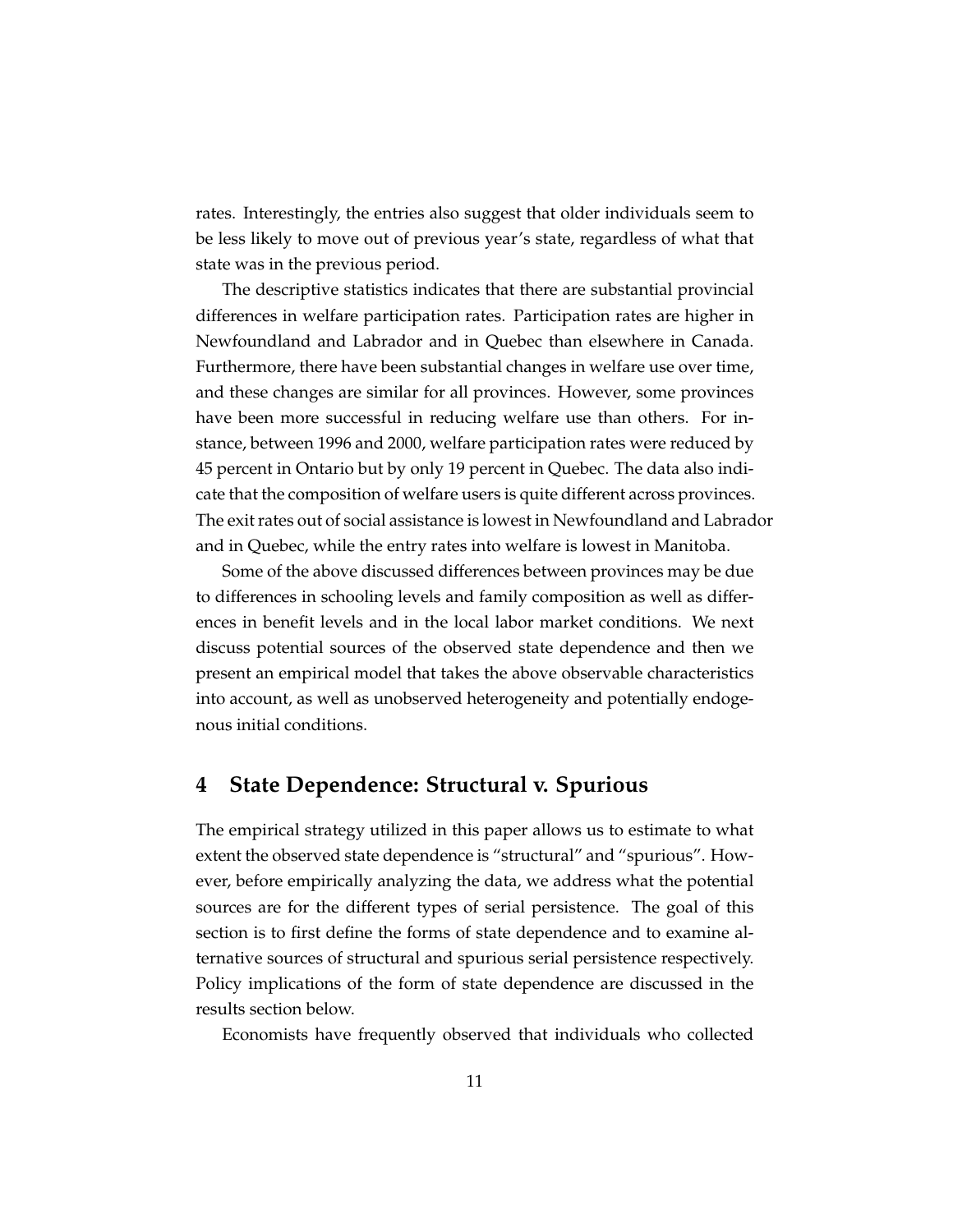social assistance in the previous period are more likely to collect social assistance in the future than person who did not collect social assistance (e.g. Blank, 1989; Engberg, Gottschalk and Wolf, 1990; Hyslop, 1999; Chay and Hyslop, 2000; Hansen and Lofstrom, 2001). The source of this observed serial persistence is not clear and may be due to two distinctive explanations. Following Heckman (1981), we define the state dependence to be "structural" or "true" if past experience, i.e. what state the individual was observed in the previous period, has a real effect on the probability of observing the individual in a given current state. According to this definition, past experience has an actual behavioral effect. However, the observed serial persistence may alternatively be due to time invariant, and unobservable, differences across individuals. Under this assumption, the state dependence is termed "spurious" since the persistence is not due to the previous experience of an event.

The notion that previous participation directly affects current probability of welfare participation is consistent with the concept of a "welfare trap" and can consequently be labeled structural, or true, state dependence. Possible explanations for the existence of a "welfare trap" are human capital depreciation, (in which the stock of human capital is depreciated during the period an individual is not active in the work force) or signaling (potential employers believe that a person who has been on welfare is not as productive as an identical applicant who has not experienced this event). In either of these cases, wage offers are lowered by participation in the social assistance program and hence, the labor supply decision is affected, holding preferences constant. However, preferences themselves, and consequently the reservation wage, may be affected by participation in a welfare or unemployment compensation program. Nonetheless, if state dependence is structural, policies aimed to reduce participation in social assistance through changes in benefit rules are likely to reduce participation. The main mechanism to lower welfare dependence is through lower entry rates into the program, but exit probabilities are also likely to be affected.

The relationship between observed past and current states may instead be due to time invariant individual differences to experiencing the event,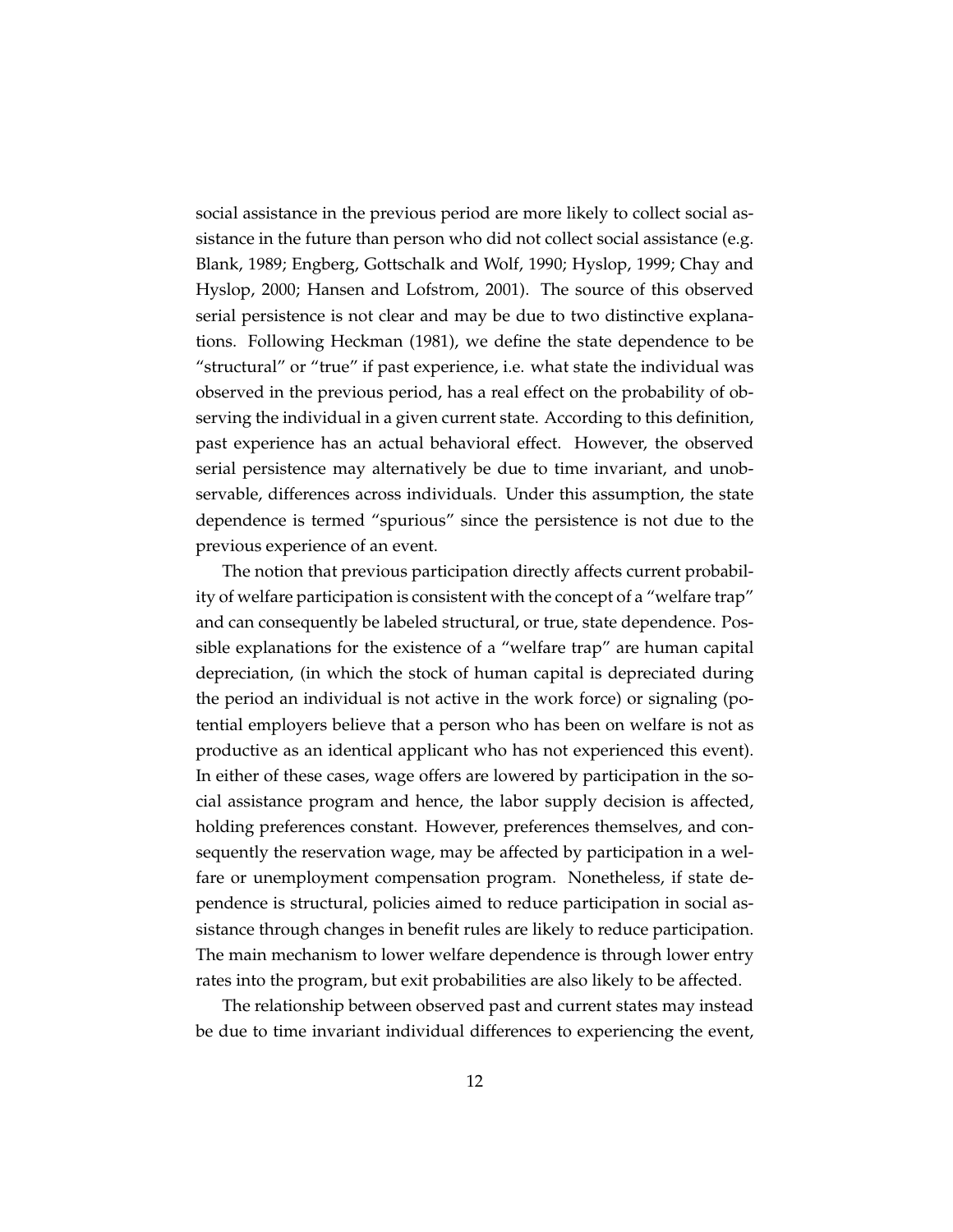and hence termed spurious. Clearly, some of the differences across individuals are due to observable characteristics, such as age, education, marital status and number of children, and can easily be controlled for in a model estimating these state propensities. The empirical methodology applied here also allows us to purge the data from time invariant unobserved individual heterogeneity and hence gives us an estimate of spurious state dependence. An important point is that the source is unobserved and permanent, at least in the sense of spanning the whole period analyzed. Potential explanations for the source of spurious state dependence are labor market discrimination and differences in time invariant preferences (with respect to leisure and/or so-called stigma effects associated with participation in the transfer program). Although our empirical approach does not allow us to separate between these two potential sources, the results presented below will allow us to assess how these two distinct explanations contribute to the observed state dependence in social assistance.

#### **5 Model and Empirical Specification**

To analyze transitions into and out of social assistance, we estimate a dynamic Probit model with random effects. We assume that the dynamic structure can be approximated by a first-order Markov model. The usage of longitudinal data allows us to control for unobserved heterogeneity and to distinguish between "structural" and "spurious" state dependence.

The model can be described as follows. Assume that households (indexed by  $h, h = 1, 2, ..., n$ , residing in province *j*, choose between receiving welfare and not receiving welfare benefits in any time period *t*. Let the latent variable *y* ∗ *h*,*j*,*t* , which represents the value for household *h* residing in province *j* from receiving welfare benefits at time *t*, be specified as:

$$
y_{h,j,t}^* = \beta_{1,j} + X_{h,j,t}\beta_{2,j} + y_{h,j,t-1}\beta_{3,j} + \varepsilon_{h,j,t}
$$
  

$$
y_{h,j,t} = 1 (\beta_{1,j} + X_{h,j,t}\beta_{2,j} + y_{h,j,t-1}\beta_{3,j} + \varepsilon_{h,j,t} > 0)
$$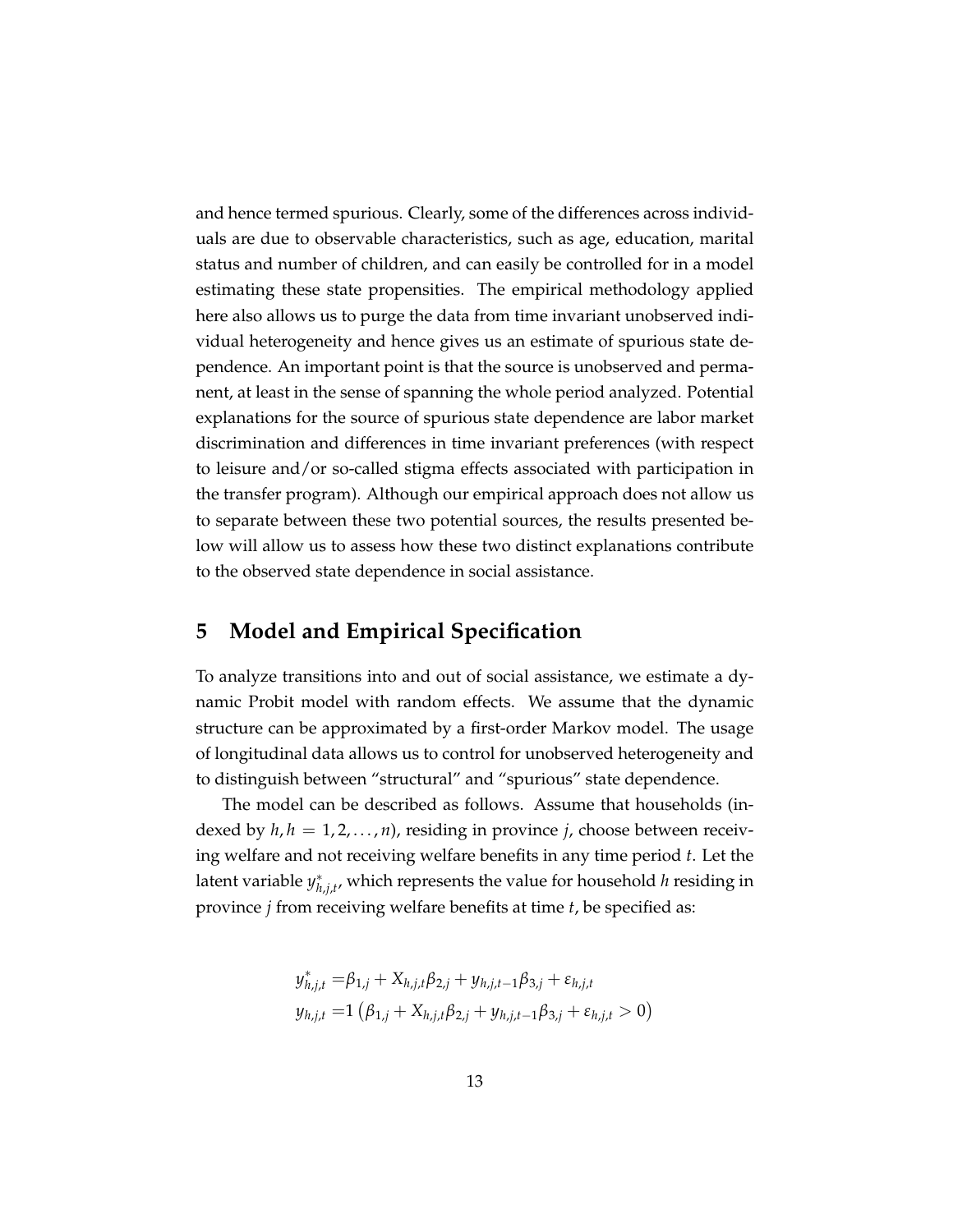where *Xh*,*j*,*<sup>t</sup>* is a vector of observable characteristics, including marital status, age, urban residency, number of children, educational attainment, disability status, and local labor market conditions.  $1(·)$  is an indicator function equal to one if the enclosed statement is true and zero otherwise, and *yh*,*j*,*t*−<sup>1</sup> is a dummy variable indicating whether the family received welfare in the previous time period. We follow Heckman (1981) and Cameron and Heckman (2001) and assume that *εh*,*j*,*<sup>t</sup>* is characterized by a factor structure as follows;

$$
\varepsilon_{h,j,t} = \mu \eta_h + \nu_{h,j,t}
$$

where *η<sup>h</sup>* represents an unobserved household specific and time-invariant effect and μ is a factor loading parameter. The second term, *νh*,*j*,*<sup>t</sup>* , represents a white-noise error term and is assumed to be serially uncorrelated, independent of *Xh*,*j*,*<sup>t</sup>* , and *yh*,*j*,*t*−<sup>1</sup> , and to follow a Normal distribution.<sup>6</sup> We also assume that  $\eta_h$  is independent of  $\nu_{h,j,t}$ ,  $X_{h,j,t}$ , and  $y_{h,j,t-1}$ .

The vector  $β_{2,j}$  as well as the scalars  $β_{1,j}$  and  $β_{3,j}$  are parameters to be estimated, and given the distribution assumption of *νh*,*j*,*<sup>t</sup>* , the probability that household *h* received SA at time *t* (*t* > 1), conditional on *Xh*,*j*,*<sup>t</sup>* , *yh*,*j*,*t*−<sup>1</sup> , and *η<sup>h</sup>* , can be written as:

$$
Pr(y_{h,j,t} = 1 | X_{h,j,t}, y_{h,j,t-1}, \eta_h) = \Phi(\beta_{1,j} + X_{h,j,t}\beta_{2,j} + y_{h,j,t-1}\beta_{3,j} + \mu \eta_h)
$$

Because the state in which a family is initially observed is likely to be endogenous, we adopt a procedure similar to that suggested by Heckman (1981). For the initial period the household is observed  $(t=1)$ , we estimate a static Probit model including *Xh*,*j*,1 as control variables. This procedure approximates the initial conditions for the model, and Heckman (1981) reports that this approximation, in a binary choice model, performs well and that the procedure leads to only a small asymptotic bias.<sup>7</sup> Let the value of

<sup>&</sup>lt;sup>6</sup>Note however that the permanent factor,  $\eta$ , allows for a particular form of serial correlation in ε.

<sup>&</sup>lt;sup>7</sup>A simple and naïve approach would be to assume that the initial conditions are ex-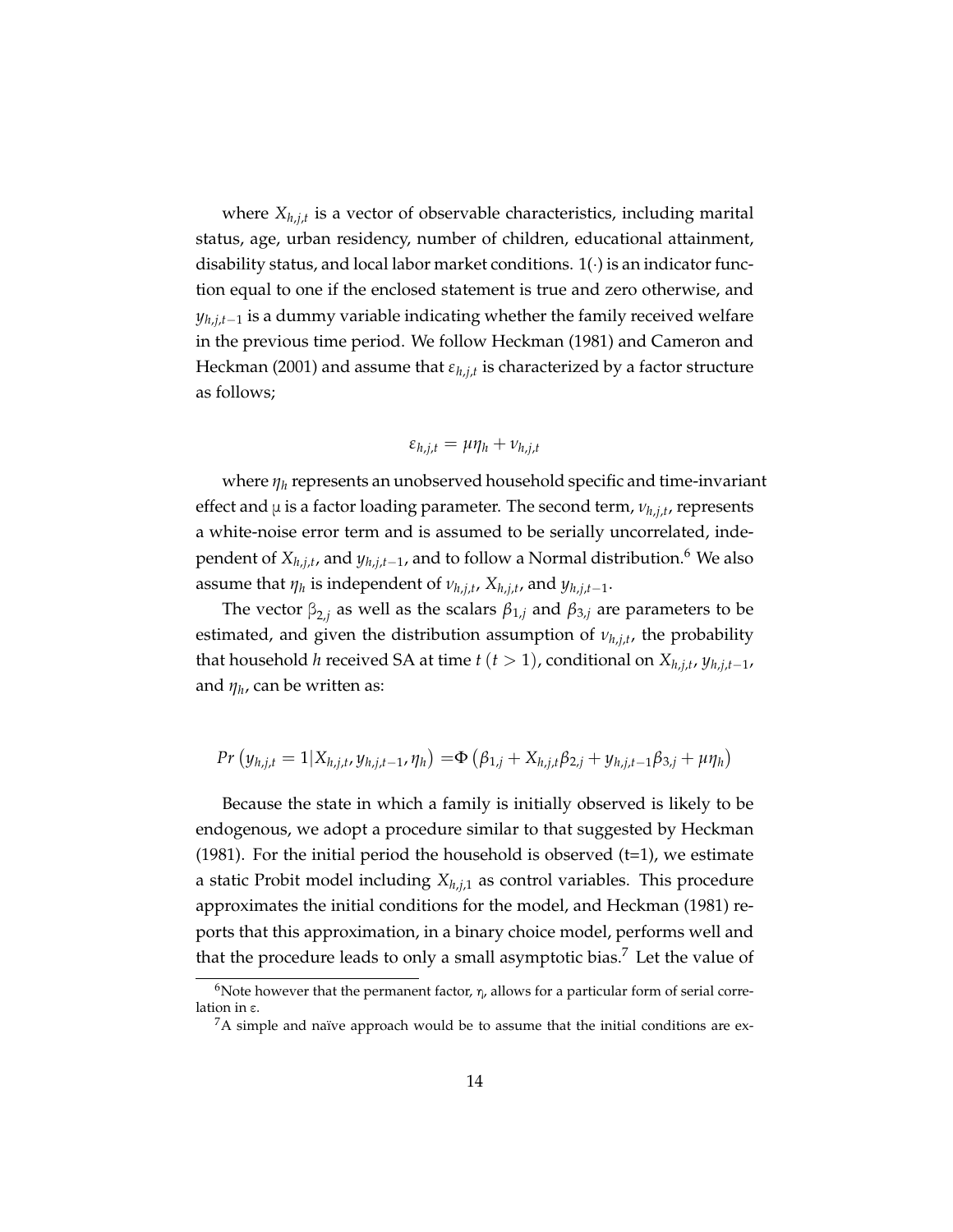the latent variable *y* ∗  $\hat{h}_{h,j,t}^*$  at the initial time period  $(t=1)$  be specified as:

$$
y_{h,j,1}^* = \theta_{1,j} + X_{h,j,1}\theta_{2,j} + \varepsilon_{h,j,1}
$$

where

$$
\varepsilon_{h,j,1} = \alpha \eta_h + \nu_{h,j,1}
$$

and where  $\vartheta_{l,j}$  *l* = 1,2 are parameters to be estimated. As before, we assume that *νh*,*j*,1 follows standard Normal distribution.

The probability that household *h* received SA in the initial time period, conditional on *Xh*,*j*,1 and *η<sup>h</sup>* , can be written as:

$$
Pr(y_{h,j,1} = 1 | X_{h,j,1}, \eta_h) = \Phi(\theta_{1,j} + X_{h,j,t} \theta_{2,j} + \alpha \eta_h)
$$

The presence of the unobserved household specific effects, *η<sup>h</sup>* , in the latent variable equations allows for a particular correlation between the stochastic terms  $\varepsilon_{h,j,t}$  and  $\varepsilon_{h,j,t}$  and lets us relax the assumption that the initial conditions are exogenous. However, the parameters  $\mu$  and  $\alpha$  are not non-parametrically identified without further normalizations. We follow Cameron and Heckman (2001) and normalize the first two moments of  $\eta_h$ : *E* ( $\eta_h$ ) = 0 and *Var*( $\eta_h$ ) = 1, and given these normalizations, the

ogenous (uncorrelated with the unobserved individual-specific effects). However, this is a very strong assumption and unlikely to hold. Alternatively, we could assume that the stochastic process that generates the observed participation sequences is in equilibrium at the beginning of the sample period (see Card and Sullivan, 1988). As pointed out by Chay and Hyslop, 2000, this assumption is unlikely to hold when the observable covariates are timevarying and important determinants of participation. Finally, the random effects assumption could be relaxed in favor of a fixed effects estimator. In this framework, the unobserved individual-specific effects can be absorbed with a conditioning statement which would circumvent the initial conditions problem (see Arellano and Honore, 2000, and Honore and Kyriazidou, 2000). However, in dynamic models with observable characteristics, the necessary conditioning statement is somewhat restrictive as it requires exogenous characteristics to be stationary in the final two periods. This implies, among other things, that time dummies and local labor market conditions are ruled out.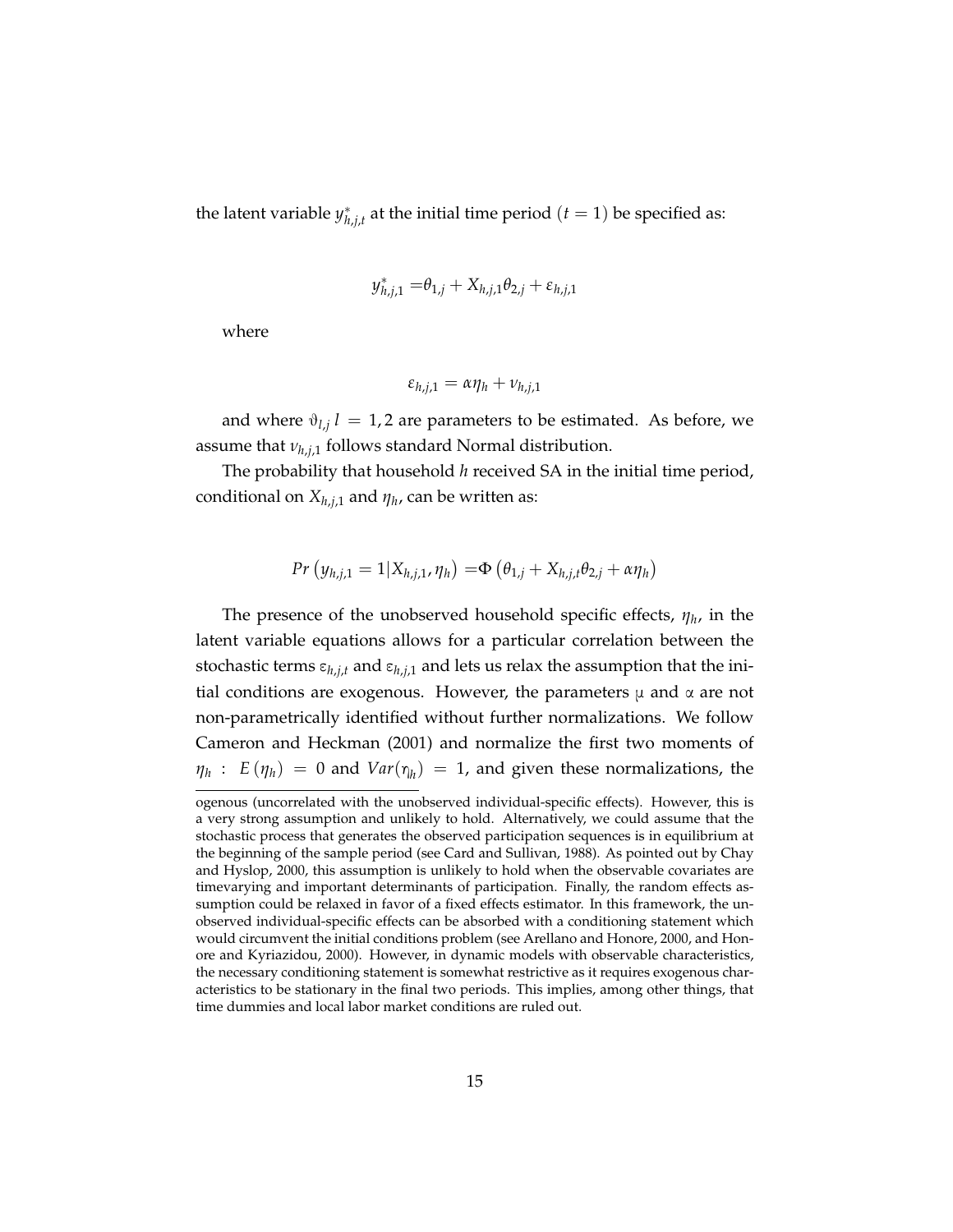model can be estimated with maximum likelihood techniques.<sup>8</sup> The likelihood contribution for household *h*, given observed characteristics and unobserved heterogeneity, can be written as:

$$
L_h(\eta_h) = \prod_{t=1}^T Pr(y_{h,j,t} = 1 | \eta_h)
$$

However, as *η<sup>h</sup>* is not observed, we have to integrate out this term from the above likelihood to obtain the unconditional likelihood function. To do this, we need to specify a distribution for *η<sup>h</sup>* . We follow Heckman and Singer (1984) and Cameron and Heckman (2001), and assume that the probability distribution of *η<sup>h</sup>* can be approximated by a discrete distribution with a finite number (*I*) of support points. In this case, integration is replaced by a summation over the number of supports for the distribution of  $\eta_h$ . Associated with each support point is a probability,  $\pi_i$ , where  $\sum_{i=1}^{I}\pi_i = 1$  and  $\pi_i \geq 0$ . To be specific, we assume that there are *I* types of households and that each household is endowed with a particular realization of  $\eta_h$ ,  $\eta_{h,i}$ . This implies that the unconditional contribution to the log-likelihood function for household *h* is given by:

$$
logL_i = log \sum_{i=1}^{I} \pi_i L_i (\eta_{h,i})
$$

We experimented with different values for *I*, and found that a model with  $I = 2$  fitted the data quite well. This low dimensionality has been found in many studies of mixture models (e.g Ham and Lalonde (1996), Eberwein, Ham and Lalonde (1997), Cameron and Heckman (2001), and Hansen and Lofstrom (2001)). Finally, since SLID is not a representative random sample, the likelihood function is weighted with longitudinal weights provided by Statistics Canada.

<sup>8</sup>See Cameron and Heckman (2001) for identification results of a similar model.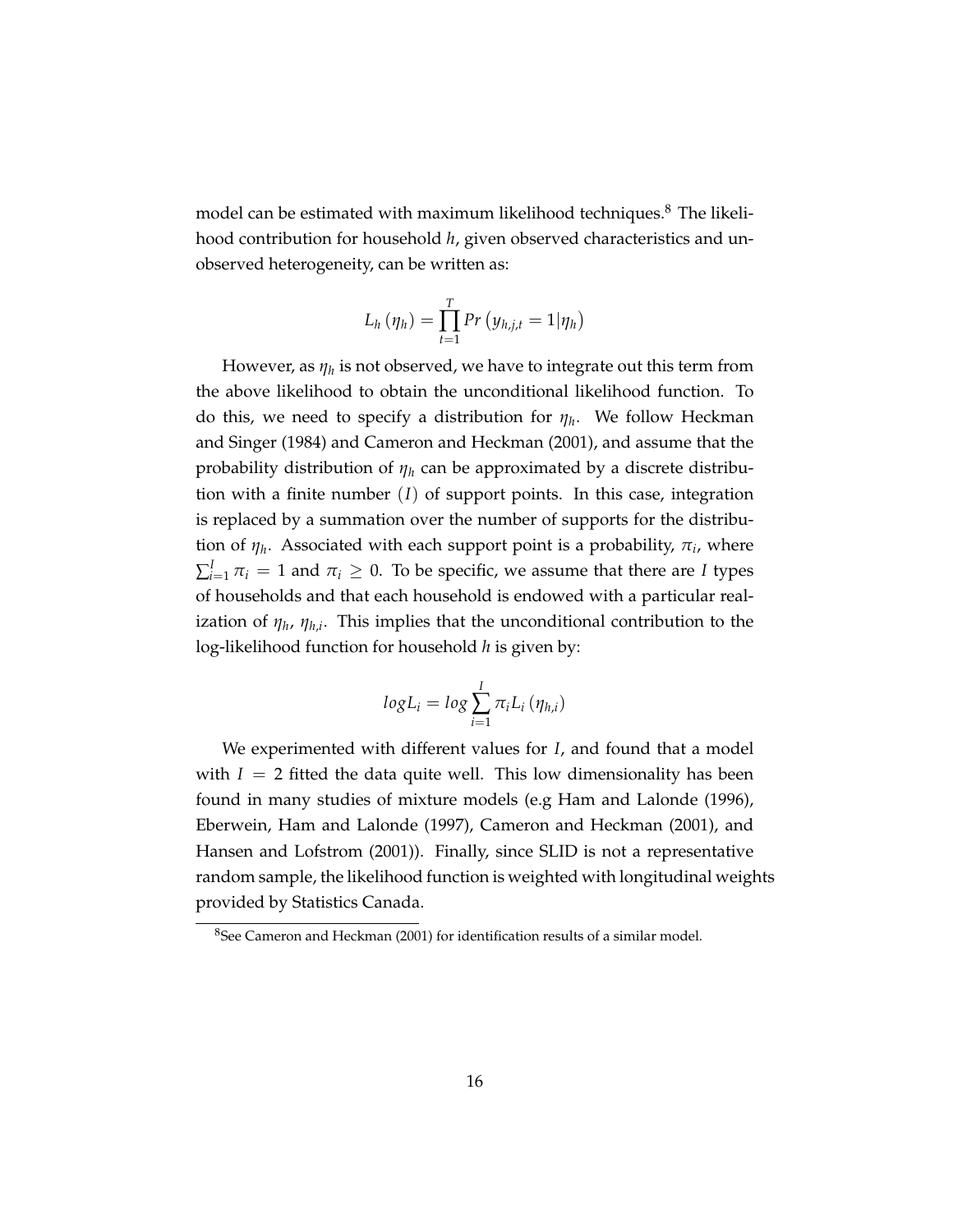#### **6 Empirical Results**

In this section, we report results from maximizing the likelihood function above. The magnitudes of the estimated coefficients provide little information about the size of the effects of the observable characteristics, due to the non-linear nature of the model. Therefore, instead of discussing the coefficient estimates, which are reported in Tables A1-A2 in the Appendix, we will focus our presentation on the transition probabilities and source of observed state dependence. The predicted transition probabilities are evaluated for a representative household and are based on the estimates reported in Tables A1-A2.<sup>9</sup>

In Table 6 we present the predicted transition matrices separately for each province. The entries in the table refer to a restricted specification that ignores the issue of unobserved heterogeneity and endogenous initial conditions (the parameter estimates for this model are presented in Table A1). In Table 7, we present results based on estimates from a general model that attempts to control for these matters (the parameter estimates for this model are provided in Table A2). The entries in Table 6 show large regional variations in entry and exit rates. The state dependence in welfare, for our representative household, is highest in Manitoba (0.925) and in Nova Scotia (0.903) and lowest in Alberta (0.741) and in Saskatchewan (0.763). The entry rates into social assistance are also lowest in Alberta (0.035) and in Saskatchewan (0.049), while they are highest in Nova Scotia (0.149) and Newfoundland and Labrador (0.132). Moreover, for our chosen household type, there is only a minor difference in the exit rate from social assistance between Quebec and Ontario, while the entry rate is higher in Ontario than in Quebec. The difference between the entries in Table 6 and those in Table 3 illustrates the within province heterogeneity in social assistance participation.

As expected, when controls for endogenous initial conditions and un-

<sup>&</sup>lt;sup>9</sup>The representative household has the following characteristics: single woman, two children, 40 years old, living in an urban area, the local unemployment rate is 10 percent, 12 years of schooling, and not disabled.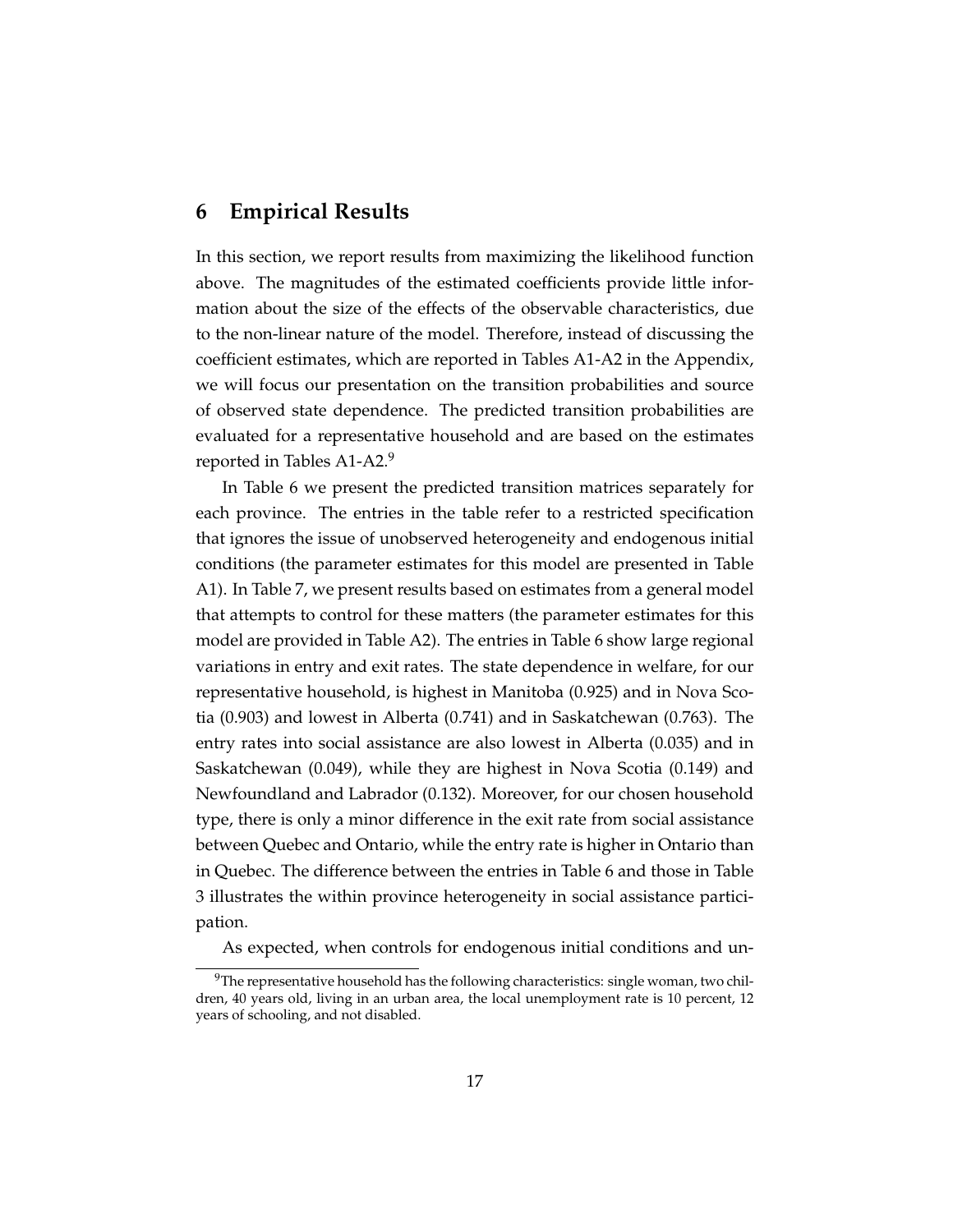observed heterogeneity are incorporated in the model, we find a substantial reduction in the estimated state dependences for all provinces, except Newfoundland and Labrador.<sup>10</sup> The estimated decline in welfare persistence moving from Table 6 to Table 7 is greatest for Prince Edward Island. The probability that a household, residing in Prince Edward Island, with the chosen characteristics will remain in the welfare state in two consecutive years decreased from 0.801 in Table 6 to 0.42 in Table 7, a decline of almost 50 percent. For the other provinces, the decline in the probability of collecting welfare in two consecutive years is smaller, varying between 14 percent (British Columbia) and 43 percent (Manitoba).

The transition probabilities reported in Tables 6 and 7 can be used to decompose the estimated state dependence into structural and spurious state dependence. The results from this decomposition are presented in Table 8. For Nova Scotia, Ontario, Saskatchewan and British Columbia, we find that 80-85 percent of the observed welfare persistence is "structural" and hence 15-20 percent is "spurious" and due to unobserved heterogeneity. A lower estimate of "structural" state dependence is obtained for Prince Edward Island, New Brunswick, Quebec, Manitoba and Alberta, where 52-70 percent of the observed welfare persistence is labeled "structural".<sup>11</sup> These results suggest that the majority of the observed serial persistence in all provinces is due to "structural" reasons and a minority is due to time invariant heterogeneity. These results are essential in analyzing the issue of a "welfare trap" in Canada. Our findings indicate that such a trap does exist and that it is largest in Newfoundland and Labrador, Nova Scotia, Ontario, Saskatchewan and British Columbia.

The finding that the source of welfare dependency differs across provinces is of importance. While it is unlikely that human capital depreciation varies across provinces, there may be provincial variations in the signaling effect of receiving welfare. For instance, in provinces with relatively high par-

 $10A$  similar reduction in serial persistence when unobserved heterogeneity is incorporated is reported in Chay and Hyslop (1998).

 $11$  For Newfoundland and Labrador, we find that the portion of the observed persistence that can be attributed to structural reasons is greater than 100 percent.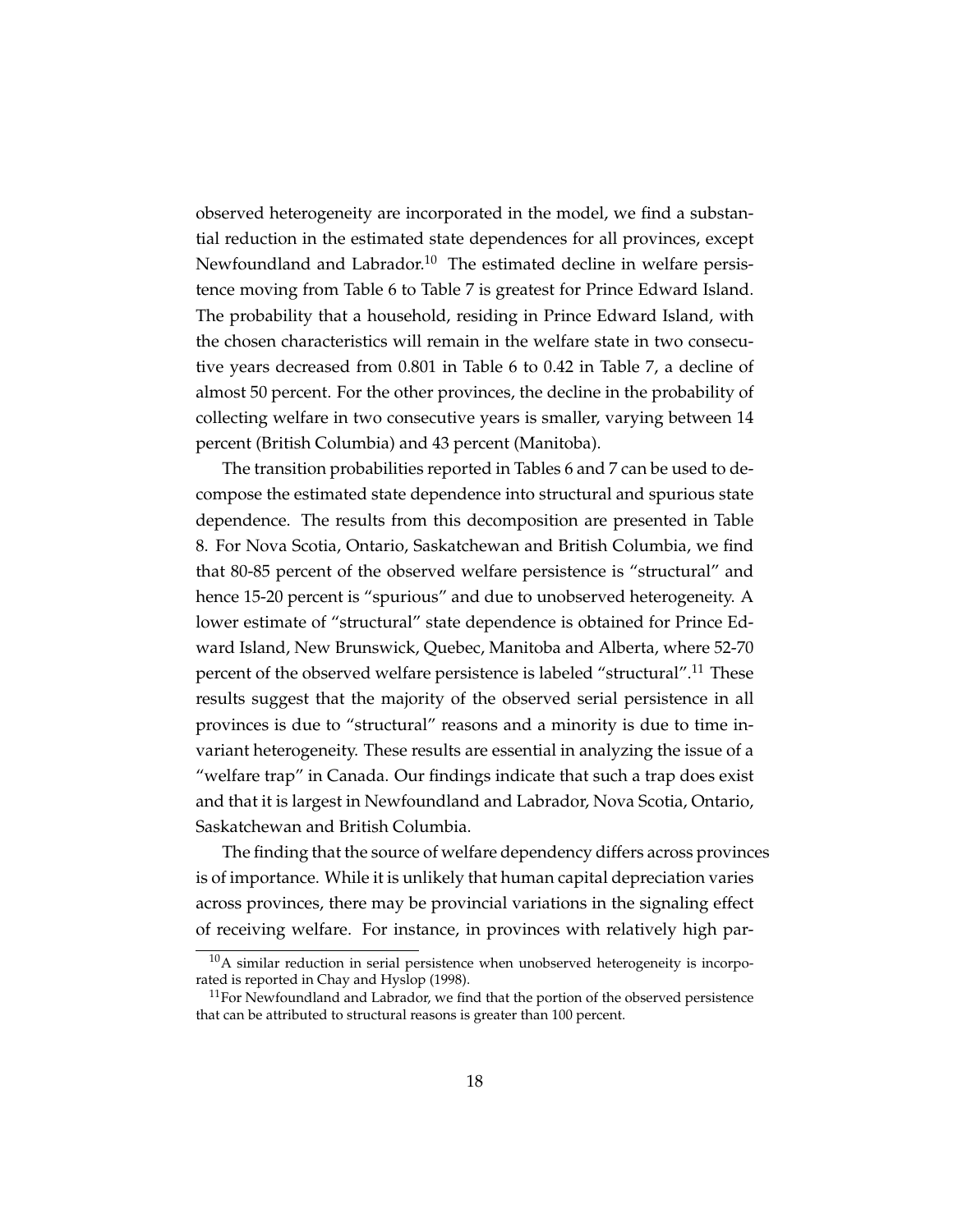ticipation rates, the negative signal attached to being a social assistance recipient may be smaller than in provinces where participation rates are relatively low. Thus, in this case, we would expect the degree of structural state dependence to be higher in provinces with high participation rates. On the other hand, it may be the case that so called stigma effects of receiving social assistance are lower in communities where participation rates are high. This would suggest that the degree of structural state dependence is lower in provinces with high participation rates. If we rank provinces according to welfare participation rates for the period 1993-2000 based on the entries in Table 1, we find that Newfoundland and Labrador, for which the highest degree of structural state dependence was found, is ranked at the top (participation rate of 18.1 percent) and that Prince Edward Island, for which the lowest degree of structural state dependence was found, is ranked at the bottom (participation rate of 8.7 percent). However, while this suggests that there may be regional differences in the signaling effects of welfare participation, the pattern is not strong enough for a general conclusion.

An alternative explanation for the observed provincial variations in structural and spurious state dependence is regional differences in welfare generosity. For instance, it may be the case that high replacement rates generate "addictions" to welfare use and consequently previous participation will have a direct impact on current participation. In Table 9, we provide a description of welfare generosity across provinces between 1993 and 2000. The entries in the table show total welfare income as percentage of the provincial poverty line for a household consisting of a single parent with one child. In parenthesis, we provide generosity rankings for each year where (1) indicates the most generous province and (10) the least generous. For the whole period 1993-2000, the most generous province is Newfoundland and Labrador, followed by Nova Scotia, Ontario and Prince Edward Island. The least generous provinces are Alberta, Manitoba, Quebec and New Brunswick. When comparing these welfare generosity rankings with the degree of structural state dependence, the picture is quite clear. There is a negative relationship between welfare generosity rankings and the de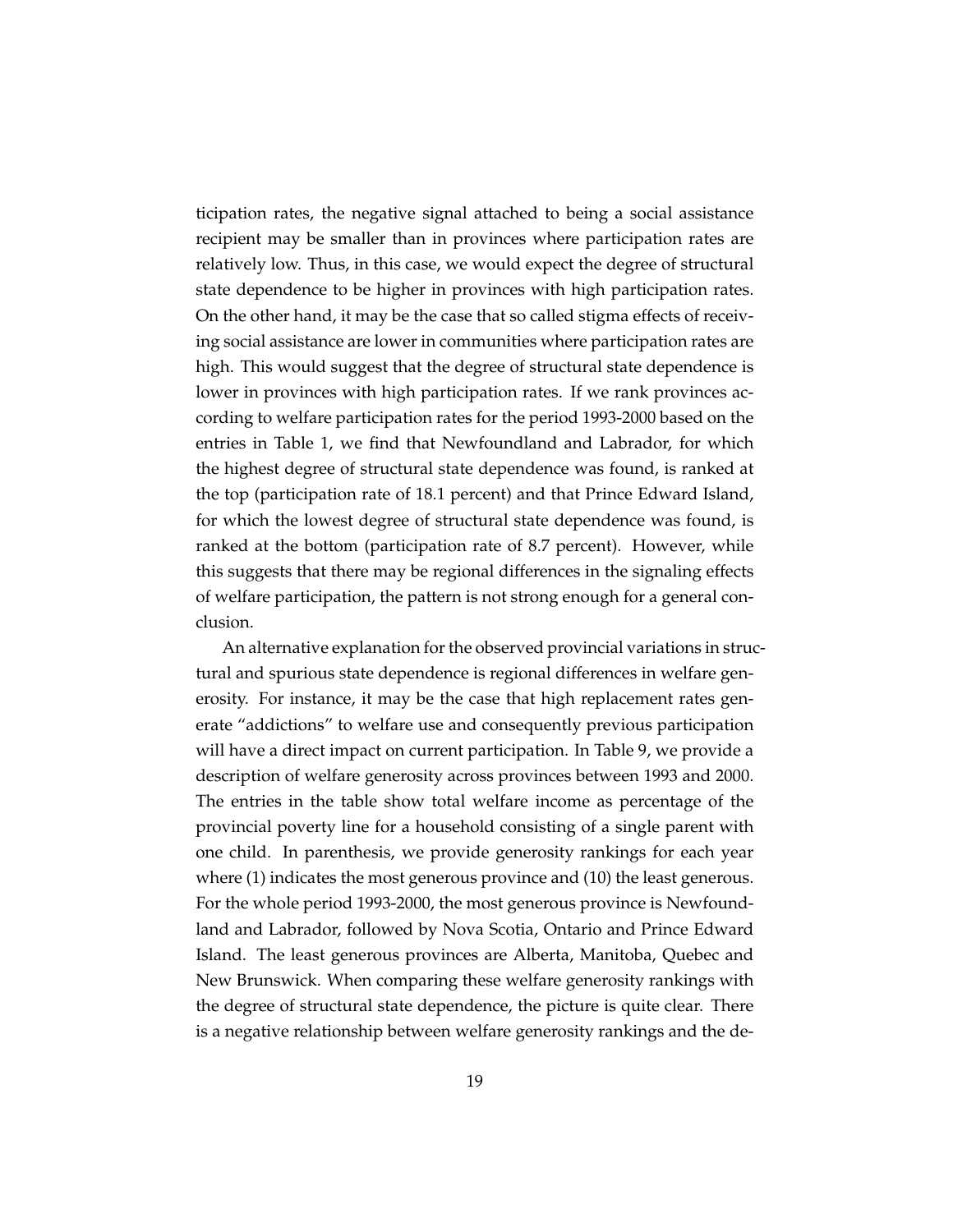gree of structural state dependence with a correlation coefficient of -0.62. This suggests that the existence of structural state dependence, or a "welfare trap", is more likely to appear in provinces with relatively high benefit levels. One implication of this result is that a change in the welfare benefit structure is not likely to lower participation as significantly among less generous provinces as more generous ones. One empirical validation of this result is the significant decline in welfare participation in Ontario between 1995 and 2000, when participation rates dropped from 11.8 percent to 7.3 percent. At the same time, welfare generosity was reduced from 75 percent of the poverty line in 1995 to 60 percent in 2000. Clearly, not all of the reduction in welfare use during this time period can be attributed to the reduction in benefit levels. Improvement in the labor market is another important factor behind the decline. However, the decline in participation rates was stronger in Ontario compared with, for example, Alberta, despite the fact that unemployment was reduced to a greater extent in Alberta between 1993 and 2000.

#### **7 Summary and Conclusions**

This paper analyzes transitions into and out of social assistance in Canada. We use data from the Survey of Labour and Income Dynamics (SLID) for the years 1993 to 2000, to investigate if there are differences in transition probabilities across provinces. The data indicates that there are substantial differences in welfare participation rates across provinces. Participation rates are higher in Newfoundland and Labrador and in Quebec than elsewhere in Canada. Furthermore, there have been substantial changes in welfare use over time, and these changes are similar for all provinces. However, some provinces have been more successful in reducing welfare use than others. For instance, between 1996 and 2000, welfare participation rates were reduced by 45 percent in Ontario but by only 19 percent in Quebec. The data also indicate that the composition of welfare users is quite different across provinces. The exit rates out of social assistance are lowest in Newfoundland and Labrador and in Quebec, while the entry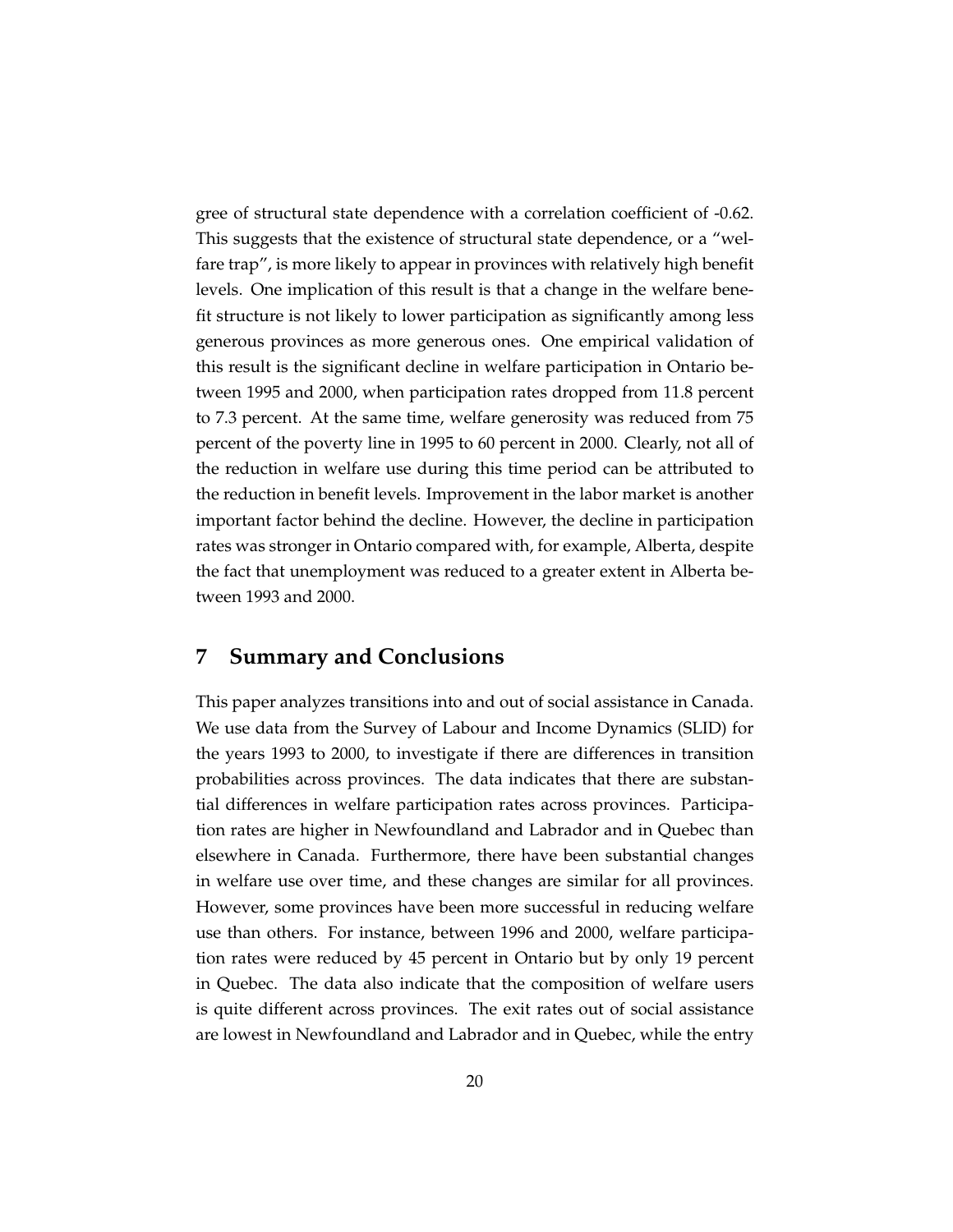rates into welfare are lowest in Manitoba. The difference in entry and exit rates illustrates the anatomy of provincial welfare participation rates. For example, it was shown that the social assistance participation rate is higher in Quebec than in Ontario because the probability of remaining in welfare in the next period is about 10 percent higher in Quebec than in Ontario. At the same time, the probability of entering welfare is about the same in both provinces. Thus, social assistance appears to be more of a temporary income support for households in Ontario than in Quebec.

Central to the welfare debate is the issue of an existence of a "welfare trap". If welfare utilization has a so called addictive effect, and current program participation directly impacts future probability of program utilization, high participation rates may be, at least partially, remedied by changes in welfare program parameters, including benefit levels. The success of welfare reform is more questionable if instead observed serial persistence is due to "spurious" state dependence. In this case, permanent unobserved heterogeneity across individuals is the source of the state dependence. To separate between these sources of state dependence we estimate dynamic Probit models, including a model that controls for both endogenous initial condition and unobserved heterogeneity. This model allows us to investigate differences in the source of state dependence across provinces.

The empirical results suggest that a large fraction of the observed state dependence can be attributed to structural reasons in Newfoundland and Labrador, Nova Scotia, Ontario, Saskatchewan and British Columbia. Lower estimates of "structural" state dependence are obtained for Prince Edward Island, New Brunswick, Quebec, Manitoba and Alberta. The results indicate that a "welfare trap" does exist in Canada, but the extent of it varies across provinces. The results also suggest that there is a link between provincial variations in structural and spurious state dependence and regional differences in welfare generosity. In particular, the existence of structural state dependence, or a "welfare trap", appears to be more likely in provinces with relatively high benefit levels. One implication of this result is that a change in the welfare benefit structure is not likely to lower participation as significantly among less generous provinces as more generous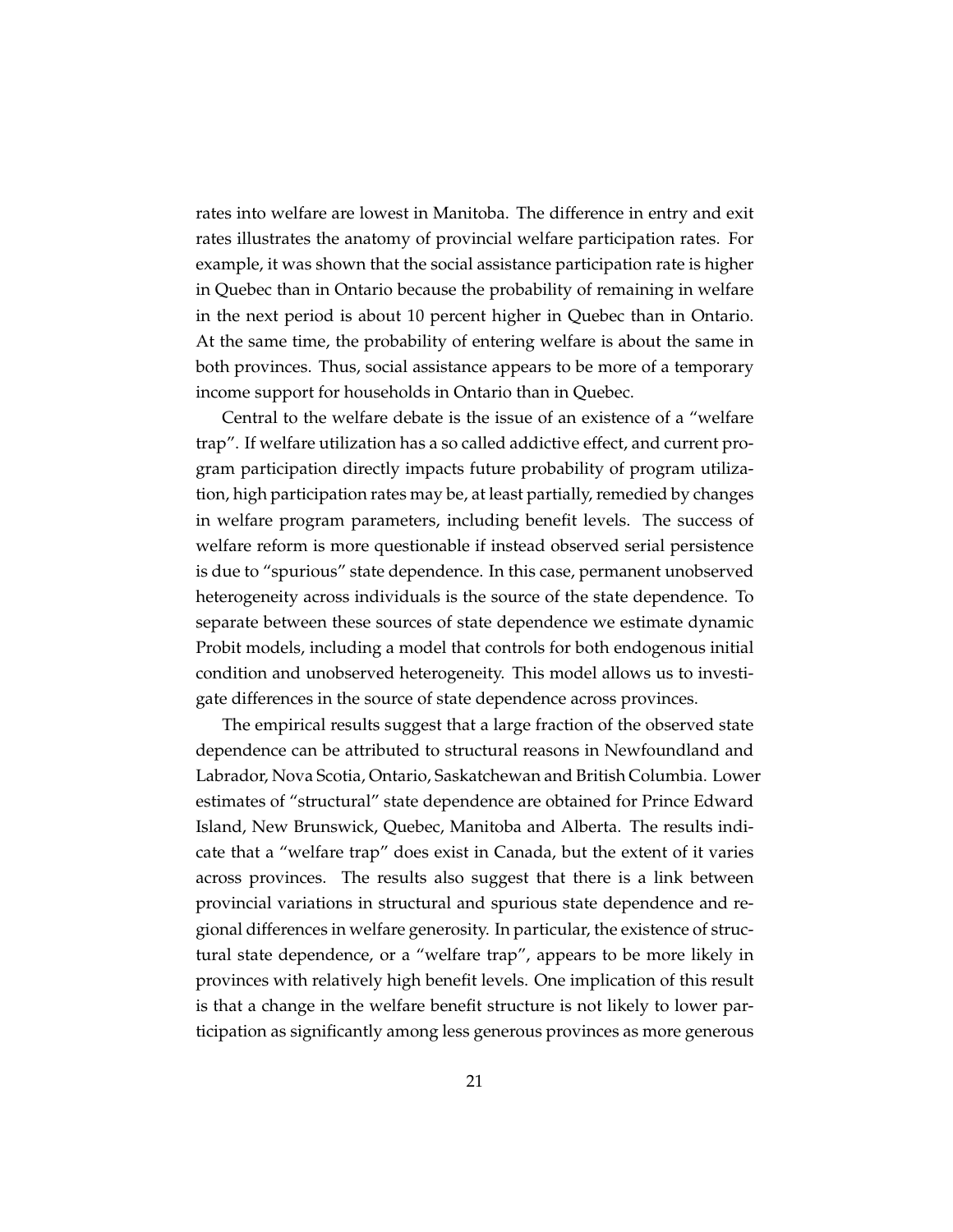ones.

#### **References**

- [1] Barrett, Garry F., "The Effect of Educational Attainment on Welfare Dependence: Evidence from Canada," Journal of Public Economics, 77(2), 2000, 209-32.
- [2] Blank, Rebecca M., "Analyzing the Length of Welfare Spells," Journal of Public Economics, 39(3), 1989, 245-273.
- [3] Blank, Rebecca M. "Evaluating Welfare Reform in the United States," Journal of Economic Literature, December 2002, pp. 1105–1166.
- [4] Cameron, Stephen and Heckman, James, "The Dynamics of Educational Attainment for Black, Hispanic, and White Males," Journal of Political Economy, 109(3), 2001, 455-499.
- [5] Chay, Kenneth Y and Hyslop, Dean, "Identification and Estimation of Dynamic Binary Response Panel Data Models: Empirical Evidence using Alternative Approaches," UC Berkeley, Working Paper, 2000.
- [6] Eberwein, Curtis, Ham, John and Lalond, Robert, "The Impact of Being Offered and Receiving Classroom Training on the Employment Histories of Disadvantaged Women: Evidence from Experimental Data," Review of Economic Studies, 64(4), 1997, 655-682.
- [7] Engberg, John, Peter Gottschalk and Douglas A. Wolf "A Random-Effects Logit Model of Work-Welfare Transitions," Journal of Econometrics, 43(1), 1990, 63-75.
- [8] Fortin, Bernard, Denis Fougere and Guy Lacroix, "The Effects of Welfare Benefits on the Duration of Welfare Spells: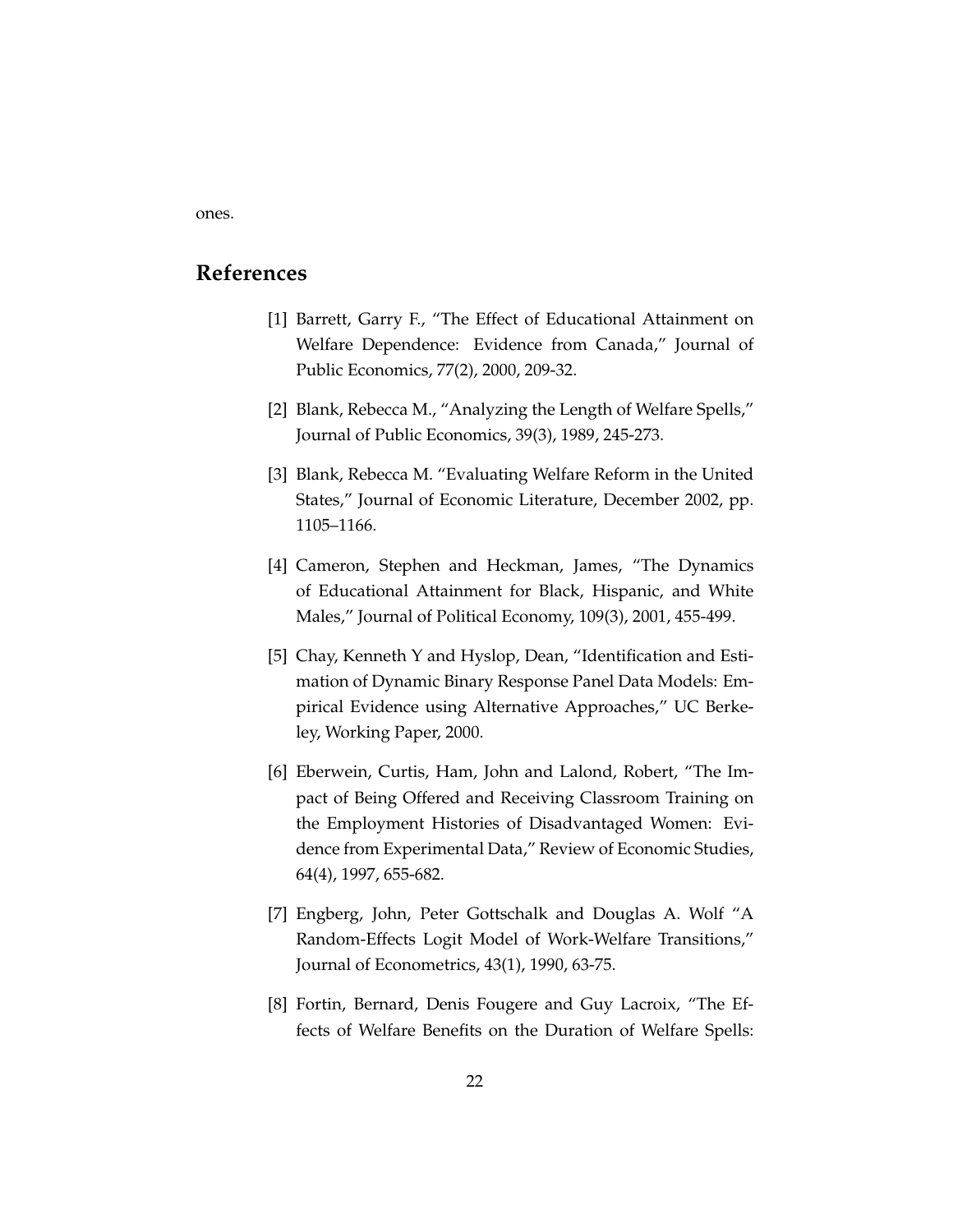Evidence from a Natural Experiment in Canada," In C. d'Aspremont, C. and Pestieau, P. (Eds.), Institutional and Financial Incentives for Social Insurance, Kluwer Press Publishers, forthcoming.

- [9] Ham, John and Lalonde, Robert, "The Effect of Sample Selection and Initial Conditions in Duration Models: Evidence from Experimental Data on Training," Econometrica, 64(1), 1996, 175-205.
- [10] Hansen, Jorgen and Magnus Lofstrom, "The Dynamics of Immigrant Welfare and Labor Market Behavior," IZA Discussion Paper No. 360, August 2001.
- [11] Heckman, James J., "The Incidental Parameters Problem and the Problem of Initial Conditions in Estimating a Discrete Time – Discrete Data Stochastic Process," In Manski, C.F. and McFadden, D. (Eds.), Structural Analysis of Discrete Data with Econometric Applications, MIT Press, Cambridge, MA, 1981, 179-195.
- [12] Hyslop, Dean R., "State Dependence, Serial Correlation and Heterogeneity in Intertemporal Labor Force Participation of Married Women," Econometrica, 67(6), 1999, 1255-1294.
- [13] Kapsalis, Constantine, "An Assessment of EI and SA Reporting in SLID," Analytical Research Paper No. 166, Statistics Canada, 2001.
- [14] Keane, Michael, "A Computationally Practical Simulation Estimator for Panel Data," Econometrica, 62(1), 1994, 95-116.
- [15] Moffitt, Robert A. "The Effect of Pre-PRWORA Waivers on AFDC Caseloads and Female Earnings, Income, and Labor Force Behavior," in Economic Conditions and Welfare Reform, Sheldon Danziger, ed. Kalamazoo, MI: Upjohn Institute, 1999.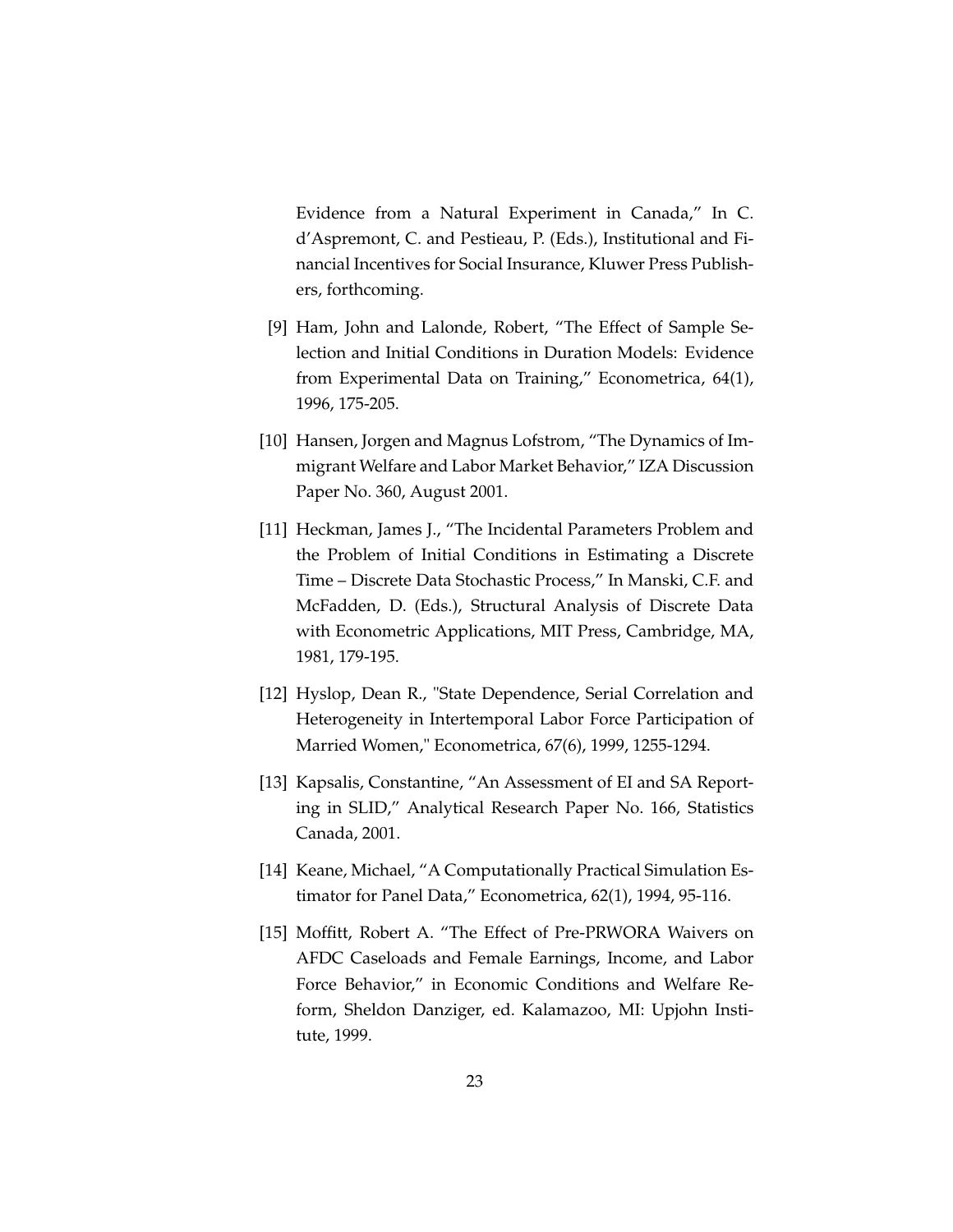- [16] Lee, Lung-Fei, "Simulated Maximum Likelihood Estimation of Dynamic Discrete Choice Statistical Models: Some Monte Carlo Results," Journal of Econometrics, 82(1), 1998, 1-35.
- [17] Stewart, Jennifer and Martin D. Dooley, "The Duration of Welfare Spells and the Incidence of Recidivism Among Lone Mothers in Ontario," Canadian Public Policy, 25, 1999, Supplement: S47-S72.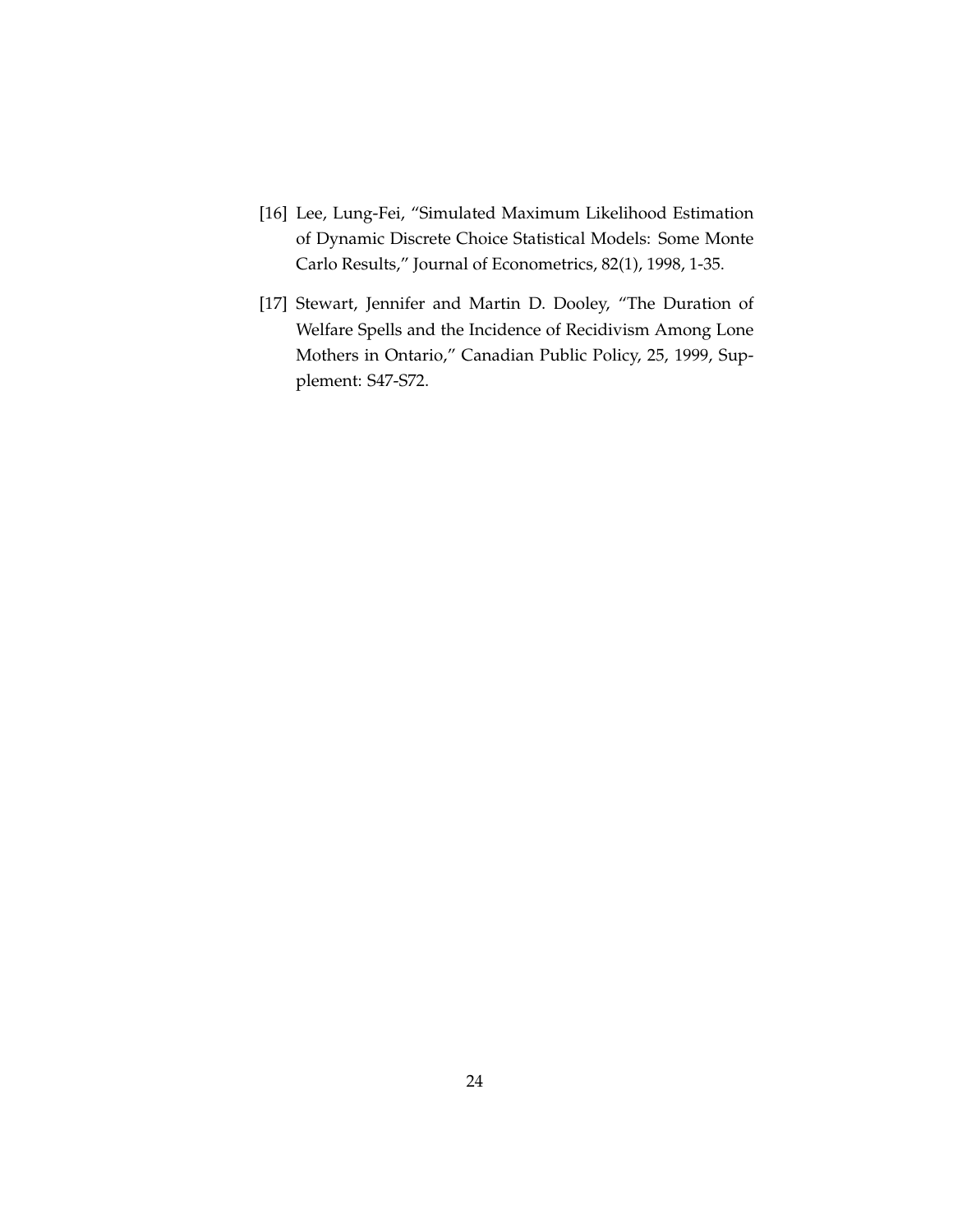|                             | Period    |       |       |       |       |       |       |       |       |
|-----------------------------|-----------|-------|-------|-------|-------|-------|-------|-------|-------|
| Province:                   | 1993-2000 | 1993  | 1994  | 1995  | 1996  | 1997  | 1998  | 1999  | 2000  |
|                             |           |       |       |       |       |       |       |       |       |
| <b>All Provinces</b>        | 0.110     | 0.111 | 0.098 | 0.113 | 0.129 | 0.119 | 0.109 | 0.098 | 0.085 |
|                             |           |       |       |       |       |       |       |       |       |
| Newfoundland and Labrador   | 0.181     | 0.140 | 0.134 | 0.179 | 0.219 | 0.219 | 0.171 | 0.170 | 0.143 |
| <b>Prince Edward Island</b> | 0.087     | 0.069 | 0.086 | 0.097 | 0.094 | 0.085 | 0.080 | 0.092 | 0.069 |
| Nova Scotia                 | 0.106     | 0.102 | 0.089 | 0.105 | 0.115 | 0.109 | 0.098 | 0.084 | 0.083 |
| <b>New Brunswick</b>        | 0.121     | 0.132 | 0.089 | 0.122 | 0.125 | 0.106 | 0.138 | 0.107 | 0.079 |
| Quebec                      | 0.132     | 0.111 | 0.111 | 0.128 | 0.142 | 0.134 | 0.124 | 0.129 | 0.115 |
| Ontario                     | 0.115     | 0.121 | 0.104 | 0.118 | 0.134 | 0.128 | 0.109 | 0.091 | 0.073 |
| Manitoba                    | 0.079     | 0.092 | 0.075 | 0.068 | 0.093 | 0.079 | 0.063 | 0.053 | 0.054 |
| Saskatchewan                | 0.095     | 0.082 | 0.079 | 0.086 | 0.114 | 0.102 | 0.104 | 0.112 | 0.060 |
| Alberta                     | 0.084     | 0.094 | 0.073 | 0.097 | 0.095 | 0.082 | 0.074 | 0.062 | 0.065 |
| <b>British Columbia</b>     | 0.099     | 0.105 | 0.087 | 0.085 | 0.119 | 0.097 | 0.110 | 0.081 | 0.067 |

#### **Table 1. Participation in Social Assistance in Canada 1993-2000, by Year and Province.**

*Note*: Source: Survey of Labour and Income Dynamics (SLID), 1993-2000. Based on a sample of men and women. Students and retirees are excluded. The numbers are weighted using cross-sectional weights provided by Statistics Canada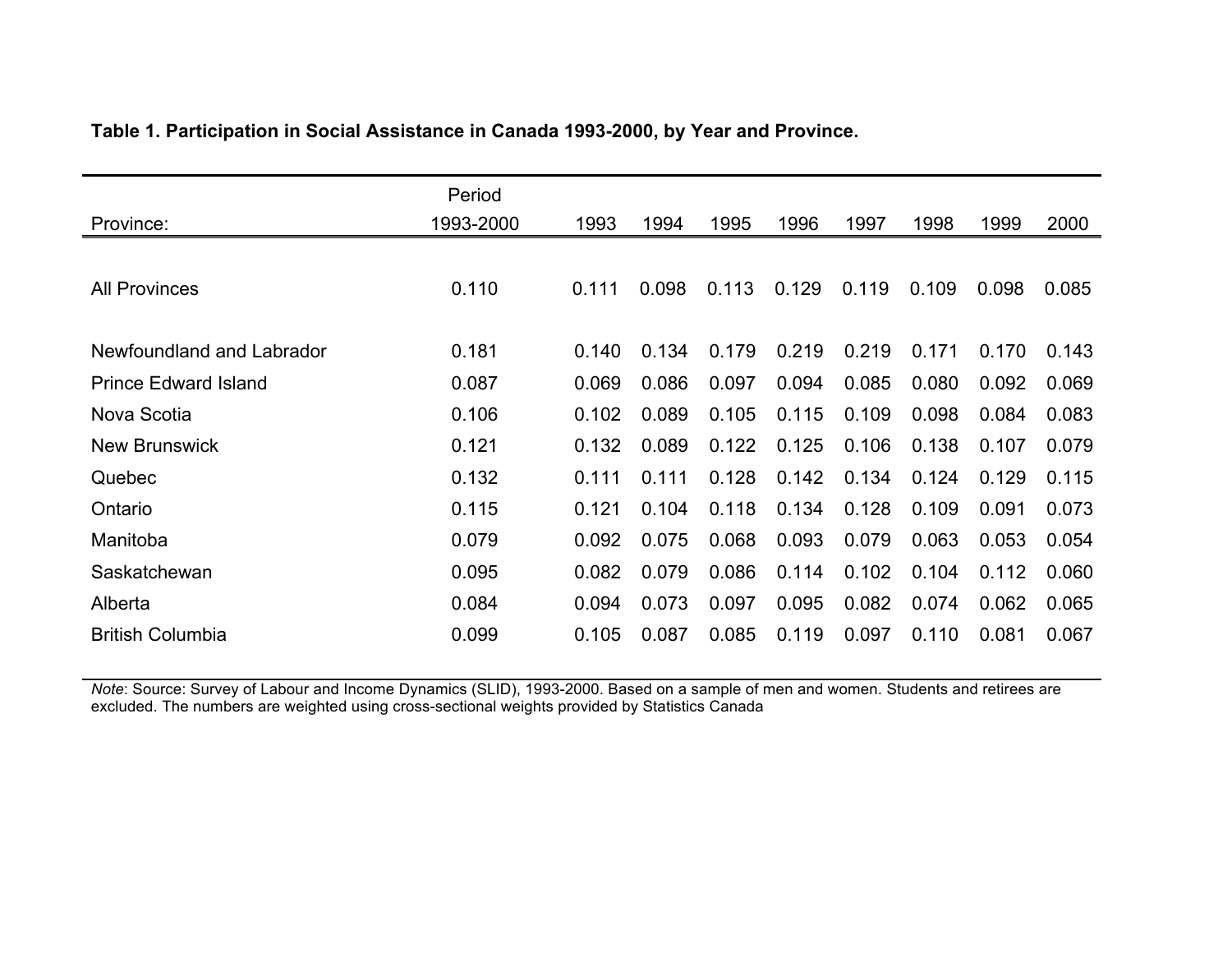#### **Table 2. Participation in Social Assistance in Canada. SLID and official statistics, 1993-2000, by Year.**

| Province:                                                        | Period<br>1993-2000 | 1993  | 1994  | 1995  | 1996  | 1997  | 1998  | 1999  | 2000  |
|------------------------------------------------------------------|---------------------|-------|-------|-------|-------|-------|-------|-------|-------|
| <b>SLID</b>                                                      | 0.110               | 0.111 | 0.098 | 0.113 | 0.129 | 0.119 | 0.109 | 0.098 | 0.085 |
| Participation according to<br><b>National Council of Welfare</b> | 0.092               | 0.104 | 0.107 | 0.105 | 0.099 | 0.093 | 0.085 | 0.075 | 0.068 |

*Note*: Sources: Survey of Labour and Income Dynamics (SLID) and the National Council of Welfare. The figures from SLID were obtained using a sample of men and women. Students and retirees are excluded. The figures are weighted using cross-sectional weights provided by Statistics Canada.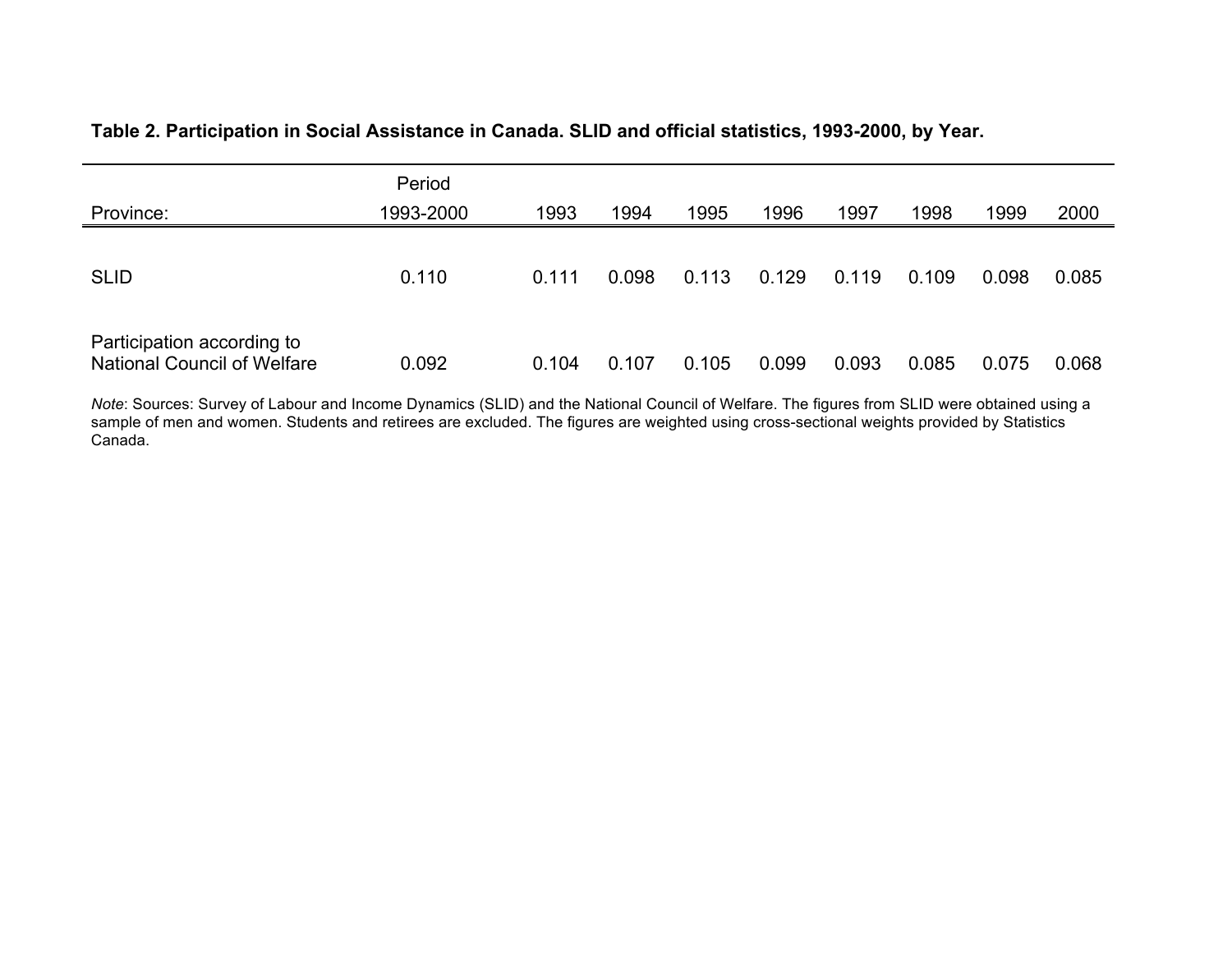|                            |         | State at Time t+1:           |                            |         | State at Time t+1:                    |                            |         | State at Time t+1: |                            |                    | State at Time t+1:   |
|----------------------------|---------|------------------------------|----------------------------|---------|---------------------------------------|----------------------------|---------|--------------------|----------------------------|--------------------|----------------------|
| <b>State at</b><br>Time t: |         | Newfoundland<br>and Labrador | <b>State at</b><br>Time t: |         | <b>Prince Edward</b><br><b>Island</b> | <b>State at</b><br>Time t: |         | <b>Nova Scotia</b> | State at<br>Time t:        |                    | <b>New Brunswick</b> |
|                            | Welfare | <b>No</b><br>Welfare         |                            | Welfare | No<br>Welfare                         |                            | Welfare | No<br>Welfare      |                            | Welfare            | <b>No</b><br>Welfare |
| Welfare<br>No.             | 0.820   | 0.180                        | Welfare<br>No              | 0.696   | 0.304                                 | Welfare<br><b>No</b>       | 0.793   | 0.207              | Welfare<br>No              | 0.742              | 0.258                |
| Welfare                    | 0.035   | 0.965                        | Welfare                    | 0.028   | 0.972                                 | Welfare                    | 0.022   | 0.978              | Welfare                    | 0.031              | 0.969                |
|                            |         | State at Time t+1:           |                            |         | State at Time t+1:                    |                            |         | State at Time t+1: |                            | State at Time t+1: |                      |
| <b>State at</b><br>Time t: |         | Quebec                       | <b>State at</b><br>Time t: |         | Ontario                               | <b>State at</b><br>Time t: |         | <b>Manitoba</b>    | <b>State at</b><br>Time t: | Saskatchewan       |                      |
|                            |         | No                           |                            |         | No                                    |                            |         | No                 |                            |                    | No                   |
|                            | Welfare | Welfare                      |                            | Welfare | Welfare                               |                            | Welfare | Welfare            |                            | Welfare            | Welfare              |
| Welfare<br>No              | 0.827   | 0.173                        | Welfare<br>No              | 0.750   | 0.250                                 | Welfare<br>No.             | 0.723   | 0.277              | Welfare<br>No              | 0.750              | 0.250                |
| Welfare                    | 0.021   | 0.979                        | Welfare                    | 0.020   | 0.980                                 | Welfare                    | 0.016   | 0.984              | Welfare                    | 0.021              | 0.979                |
|                            |         | State at Time t+1:           |                            |         | State at Time t+1:                    |                            |         |                    |                            |                    |                      |
| State at<br>Time t:        |         | Alberta                      | <b>State at</b><br>Time t: |         | <b>British Columbia</b>               |                            |         |                    |                            |                    |                      |
|                            | Welfare | <b>No</b><br>Welfare         |                            | Welfare | <b>No</b><br>Welfare                  |                            |         |                    |                            |                    |                      |
| Welfare<br>No.             | 0.727   | 0.273                        | Welfare<br>No.             | 0.718   | 0.282                                 |                            |         |                    |                            |                    |                      |
| Welfare                    | 0.020   | 0.980                        | Welfare                    | 0.021   | 0.979                                 |                            |         |                    |                            |                    |                      |

*Note*: Source: Survey of Labour and Income Dynamics (SLID), 1993-2000. Based on a sample of men and women.

Students and retirees are excluded. The figures are weighted using longitudinal weights provided by Statistics Canada.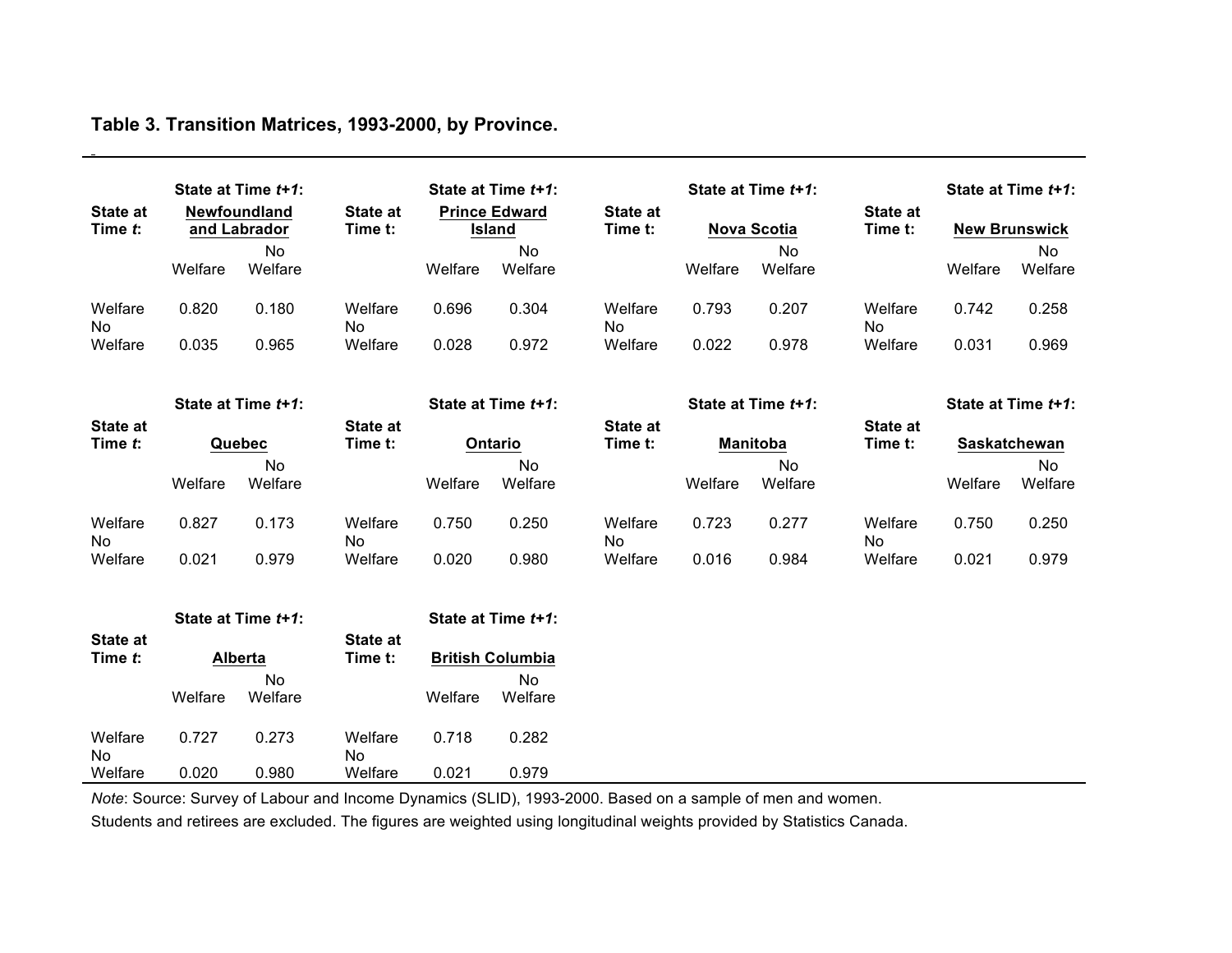| <b>Years receiving Social Assistance:</b> | $\mathbf 0$ | 1     | $\mathbf{2}$ | 3     | 4     | 5     | 6     |
|-------------------------------------------|-------------|-------|--------------|-------|-------|-------|-------|
| Newfoundland and Labrador                 | 0.758       | 0.050 | 0.039        | 0.048 | 0.018 | 0.024 | 0.062 |
| <b>Prince Edward Island</b>               | 0.859       | 0.037 | 0.050        | 0.018 | 0.000 | 0.024 | 0.013 |
| Nova Scotia                               | 0.862       | 0.053 | 0.015        | 0.009 | 0.024 | 0.014 | 0.024 |
| <b>New Brunswick</b>                      | 0.742       | 0.089 | 0.052        | 0.031 | 0.022 | 0.028 | 0.037 |
| Quebec                                    | 0.846       | 0.028 | 0.019        | 0.014 | 0.016 | 0.012 | 0.067 |
| Ontario                                   | 0.838       | 0.071 | 0.019        | 0.026 | 0.012 | 0.008 | 0.027 |
| Manitoba                                  | 0.852       | 0.048 | 0.060        | 0.008 | 0.009 | 0.003 | 0.019 |
| Saskatchewan                              | 0.877       | 0.045 | 0.021        | 0.013 | 0.011 | 0.003 | 0.029 |
| Alberta                                   | 0.877       | 0.035 | 0.020        | 0.023 | 0.019 | 0.005 | 0.022 |
| <b>British Columbia</b>                   | 0.876       | 0.053 | 0.013        | 0.023 | 0.011 | 0.013 | 0.012 |

**Table 4. Number of Years receiving Social Assistance, by province, 1993-1998.**

*Note*: Source: Survey of Labour and Income Dynamics (SLID), 1993-2000. Based on a balanced sample of men and women drawn from the first SLID panel covering the years 1993-1998. Students and retirees are excluded. The figures are weighted using longitudinal weights provided by Statistics Canada.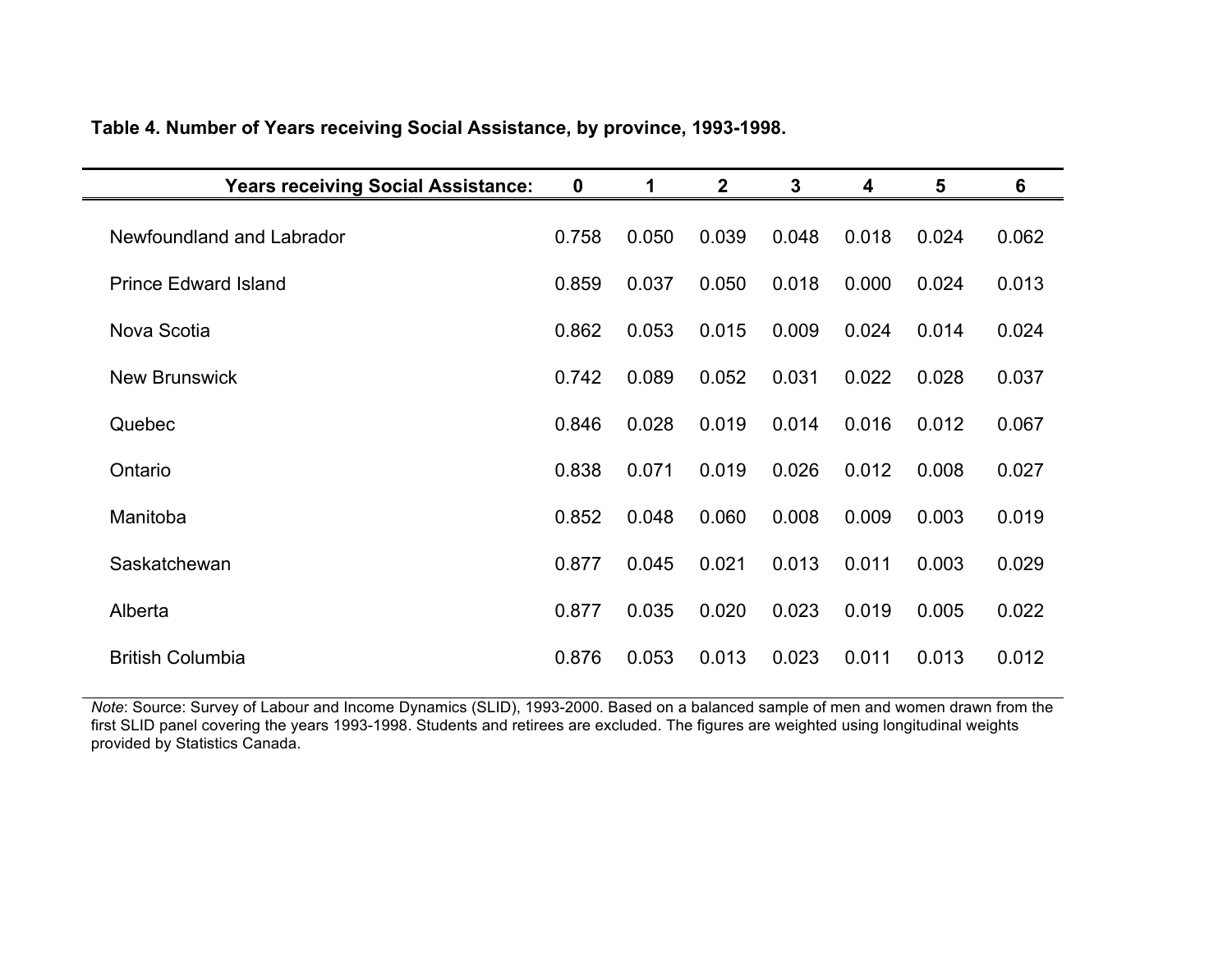|                                | State at t:   |         | <b>Welfare</b> |         | No welfare | Whole   |
|--------------------------------|---------------|---------|----------------|---------|------------|---------|
|                                | State at t+1: | Welfare | No welfare     | Welfare | No welfare | Sample  |
|                                |               |         |                |         |            |         |
| <b>Married</b>                 |               | 0.42    | 0.60           | 0.59    | 0.77       | 0.73    |
| Age                            |               | 40.49   | 37.80          | 38.96   | 41.16      | 40.97   |
| Urban area                     |               | 0.83    | 0.80           | 0.78    | 0.80       | 0.80    |
| Number of Children             |               | 1.95    | 1.89           | 1.85    | 1.91       | 1.91    |
| <b>Years of Education</b>      |               | 11.17   | 12.06          | 11.83   | 13.31      | 13.06   |
| Regional Unemployment Rate (%) |               | 9.86    | 9.38           | 9.84    | 9.13       | 9.21    |
| <b>Disabled</b>                |               | 0.33    | 0.13           | 0.18    | 0.08       | 0.10    |
| Male                           |               | 0.41    | 0.49           | 0.51    | 0.51       | 0.50    |
| Province                       |               |         |                |         |            |         |
| Newfoundland and Labrador      |               | 0.038   | 0.028          | 0.032   | 0.019      | 0.021   |
| <b>Prince Edward Island</b>    |               | 0.003   | 0.005          | 0.007   | 0.005      | 0.005   |
| Nova Scotia                    |               | 0.030   | 0.026          | 0.035   | 0.032      | 0.032   |
| <b>New Brunswick</b>           |               | 0.028   | 0.033          | 0.041   | 0.027      | 0.028   |
| Quebec                         |               | 0.315   | 0.220          | 0.254   | 0.258      | 0.262   |
| Ontario                        |               | 0.357   | 0.398          | 0.346   | 0.357      | 0.358   |
| Manitoba                       |               | 0.023   | 0.029          | 0.030   | 0.038      | 0.037   |
| Saskatchewan                   |               | 0.027   | 0.029          | 0.034   | 0.034      | 0.033   |
| Alberta                        |               | 0.067   | 0.085          | 0.091   | 0.098      | 0.095   |
| <b>British Columbia</b>        |               | 0.112   | 0.147          | 0.131   | 0.131      | 0.130   |
| <b>Number of Observations</b>  |               | 8,838   | 2,811          | 2,222   | 95,703     | 109,574 |

#### **Table 5. Mean Characteristics by Previous Year's Welfare State, 1993-2000.**

Note: Source: Survey of Labour and Income Dynamics (SLID), 1993-2000. Based on a sample of men and women. Students and retirees are excluded. The figures are weighted using longitudinal weights provided by Statistics Canada.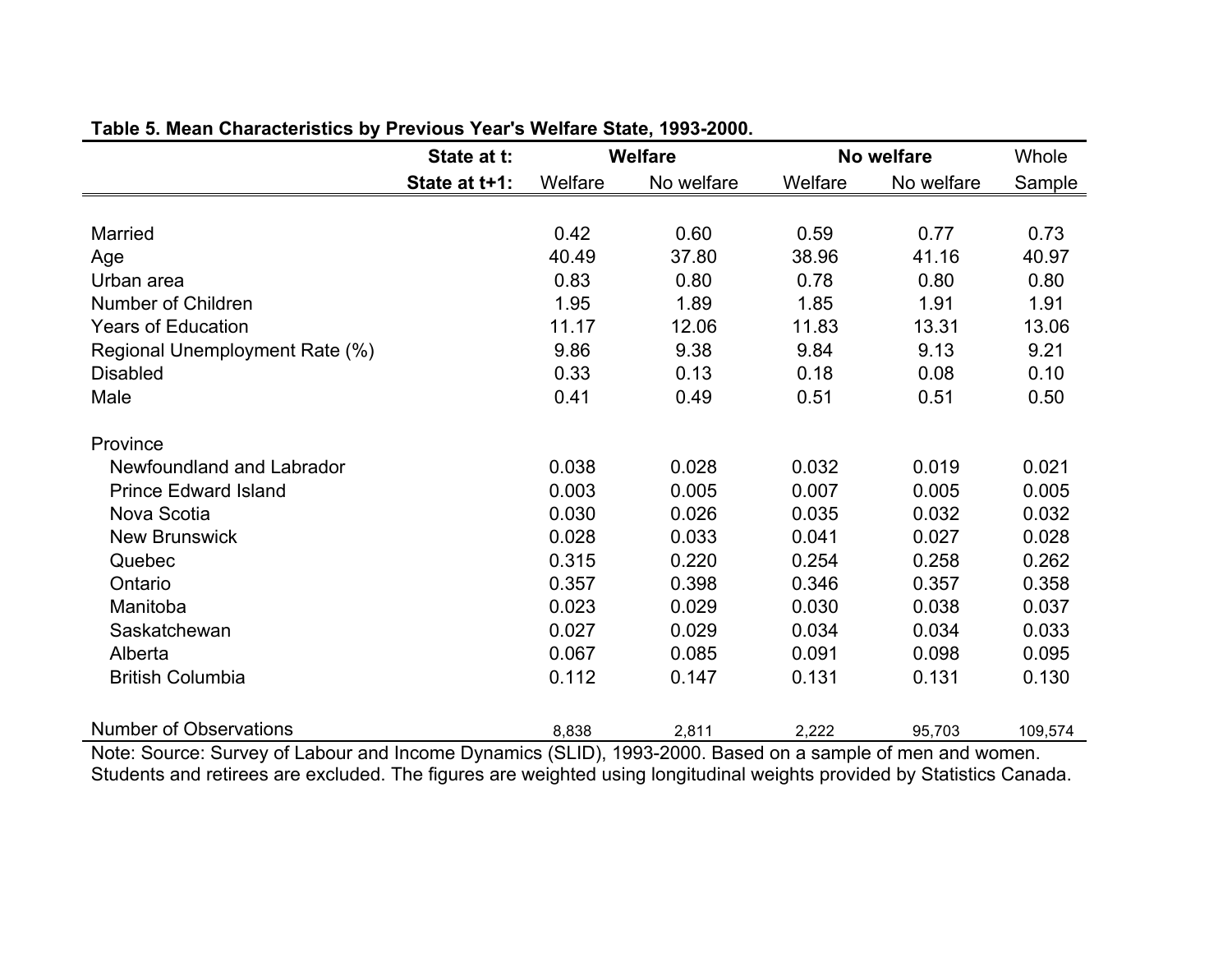### **Table 6. Estimated Transition Matrices, 1993-2000.**

No Control for Initial Condition and Unobserved Heterogeneity

|                            |         | State at Time t+1:           |                            |         | State at Time t+1:             |                     |         | State at Time t+1:           |                            |              | State at Time t+1:   |
|----------------------------|---------|------------------------------|----------------------------|---------|--------------------------------|---------------------|---------|------------------------------|----------------------------|--------------|----------------------|
| <b>State at</b><br>Time t: |         | Newfoundland<br>and Labrador | <b>State at</b><br>Time t: |         | <b>Prince Edward</b><br>Island | State at<br>Time t: |         | <b>Nova Scotia</b>           | <b>State at</b><br>Time t: |              | <b>New Brunswick</b> |
|                            | Welfare | <b>No</b><br>Welfare         |                            | Welfare | <b>No</b><br>Welfare           |                     | Welfare | <b>No</b><br>Welfare         |                            | Welfare      | <b>No</b><br>Welfare |
| Welfare<br>No              | 0.897   | 0.103                        | Welfare<br>No              | 0.801   | 0.199                          | Welfare<br>No       | 0.903   | 0.097                        | Welfare<br>No              | 0.887        | 0.113                |
| Welfare                    | 0.132   | 0.868                        | Welfare                    | 0.077   | 0.923                          | Welfare             | 0.149   | 0.851                        | Welfare                    | 0.118        | 0.883                |
|                            |         | State at Time t+1:           |                            |         | State at Time t+1:             |                     |         | State at Time t+1:           |                            |              | State at Time t+1:   |
| <b>State at</b>            |         |                              | <b>State at</b>            |         |                                | State at            |         |                              | <b>State at</b>            |              |                      |
| Time t:                    |         | Quebec<br>No                 | Time t:                    |         | Ontario<br>No                  | Time t:             |         | <b>Manitoba</b><br><b>No</b> | Time t:                    | Saskatchewan | <b>No</b>            |
|                            | Welfare | Welfare                      |                            | Welfare | Welfare                        |                     | Welfare | Welfare                      |                            | Welfare      | Welfare              |
| Welfare<br>No              | 0.859   | 0.141                        | Welfare<br>No.             | 0.855   | 0.145                          | Welfare<br>No       | 0.925   | 0.075                        | Welfare<br>No.             | 0.763        | 0.237                |
| Welfare                    | 0.050   | 0.950                        | Welfare                    | 0.086   | 0.914                          | Welfare             | 0.123   | 0.877                        | Welfare                    | 0.049        | 0.951                |
|                            |         | State at Time t+1:           |                            |         | State at Time t+1:             |                     |         |                              |                            |              |                      |
| <b>State at</b><br>Time t: |         | <b>Alberta</b>               | <b>State at</b><br>Time t: |         | <b>British Columbia</b>        |                     |         |                              |                            |              |                      |
|                            | Welfare | No<br>Welfare                |                            | Welfare | No<br>Welfare                  |                     |         |                              |                            |              |                      |
| Welfare<br>No.             | 0.741   | 0.259                        | Welfare<br>No.             | 0.772   | 0.228                          |                     |         |                              |                            |              |                      |
| Welfare                    | 0.035   | 0.965                        | Welfare                    | 0.064   | 0.936                          |                     |         |                              |                            |              |                      |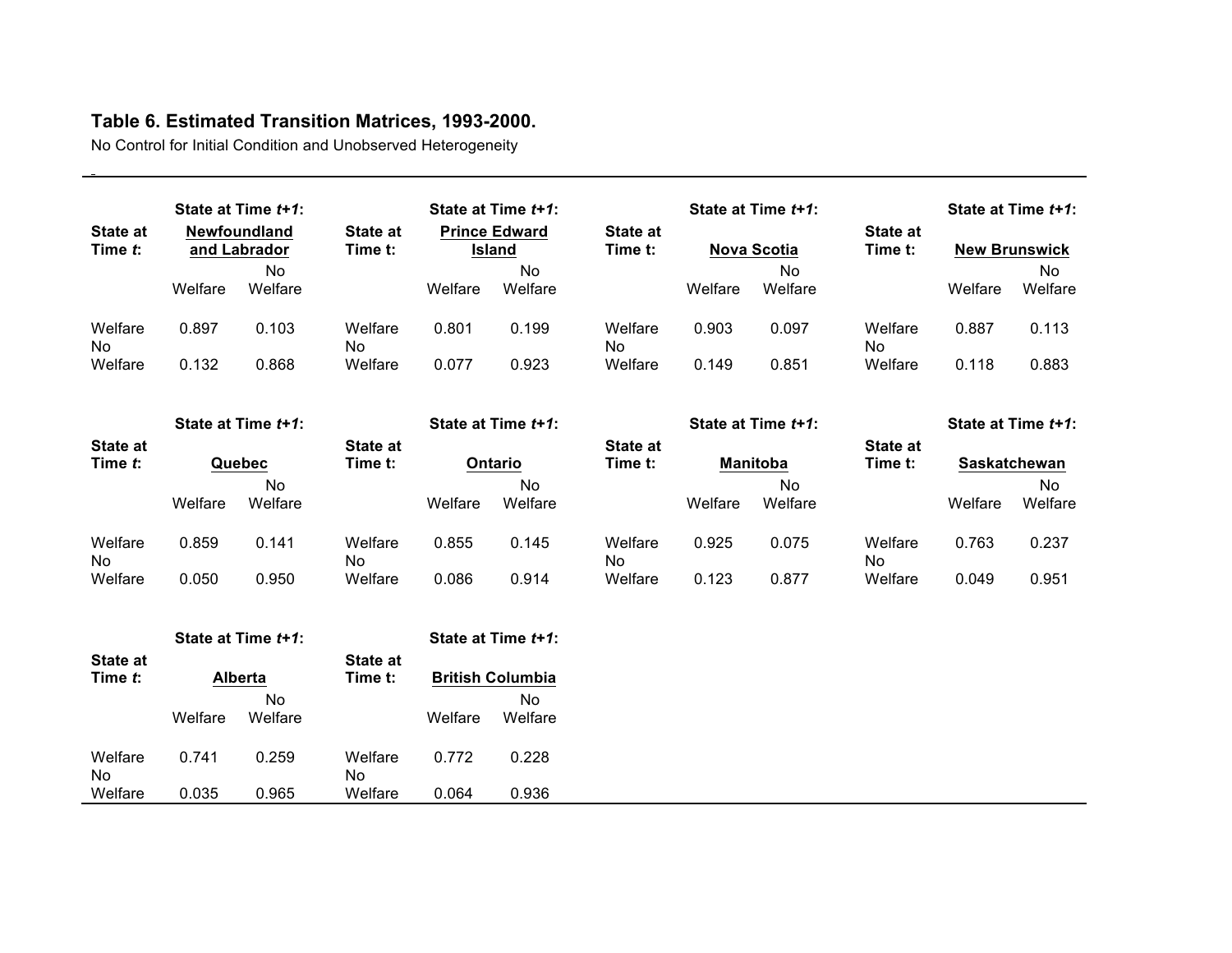### **Table 7. Estimated Transition Matrices, 1993-2000.**

With Control for Initial Condition and Unobserved Heterogeneity

|                            |         | State at Time t+1:           |                            |         | State at Time t+1:                    |                            |         | State at Time t+1: |                     |         | State at Time t+1:   |
|----------------------------|---------|------------------------------|----------------------------|---------|---------------------------------------|----------------------------|---------|--------------------|---------------------|---------|----------------------|
| <b>State at</b><br>Time t: |         | Newfoundland<br>and Labrador | <b>State at</b><br>Time t: |         | <b>Prince Edward</b><br><b>Island</b> | <b>State at</b><br>Time t: |         | <b>Nova Scotia</b> | State at<br>Time t: |         | <b>New Brunswick</b> |
|                            | Welfare | No.<br>Welfare               |                            | Welfare | No.<br>Welfare                        |                            | Welfare | No<br>Welfare      |                     | Welfare | No<br>Welfare        |
| Welfare<br>No              | 0.947   | 0.053                        | Welfare<br>No              | 0.420   | 0.580                                 | Welfare<br>No              | 0.734   | 0.266              | Welfare<br>No       | 0.547   | 0.453                |
| Welfare                    | 0.549   | 0.451                        | Welfare                    | 0.247   | 0.753                                 | Welfare                    | 0.136   | 0.864              | Welfare             | 0.100   | 0.900                |
|                            |         | State at Time t+1:           |                            |         | State at Time t+1:                    |                            |         | State at Time t+1: |                     |         | State at Time t+1:   |
| State at                   |         |                              | <b>State at</b>            |         |                                       | <b>State at</b>            |         |                    | State at            |         |                      |
| Time t:                    |         | Quebec                       | Time t:                    |         | Ontario                               | Time t:                    |         | <b>Manitoba</b>    | Time t:             |         | <b>Saskatchewan</b>  |
|                            | Welfare | No.<br>Welfare               |                            | Welfare | No<br>Welfare                         |                            | Welfare | No.<br>Welfare     |                     | Welfare | No<br>Welfare        |
| Welfare<br>No.             | 0.600   | 0.400                        | Welfare<br>No.             | 0.694   | 0.306                                 | Welfare<br><b>No</b>       | 0.527   | 0.474              | Welfare<br>No.      | 0.637   | 0.363                |
| Welfare                    | 0.083   | 0.917                        | Welfare                    | 0.143   | 0.857                                 | Welfare                    | 0.023   | 0.977              | Welfare             | 0.127   | 0.873                |
|                            |         | State at Time t+1:           |                            |         | State at Time t+1:                    |                            |         |                    |                     |         |                      |
| <b>State at</b>            |         |                              | <b>State at</b>            |         |                                       |                            |         |                    |                     |         |                      |
| Time t:                    |         | <b>Alberta</b>               | Time t:                    |         | <b>British Columbia</b>               |                            |         |                    |                     |         |                      |
|                            | Welfare | No<br>Welfare                |                            | Welfare | <b>No</b><br>Welfare                  |                            |         |                    |                     |         |                      |
| Welfare<br>No              | 0.447   | 0.553                        | Welfare<br>No              | 0.665   | 0.335                                 |                            |         |                    |                     |         |                      |
| Welfare                    | 0.036   | 0.964                        | Welfare                    | 0.166   | 0.834                                 |                            |         |                    |                     |         |                      |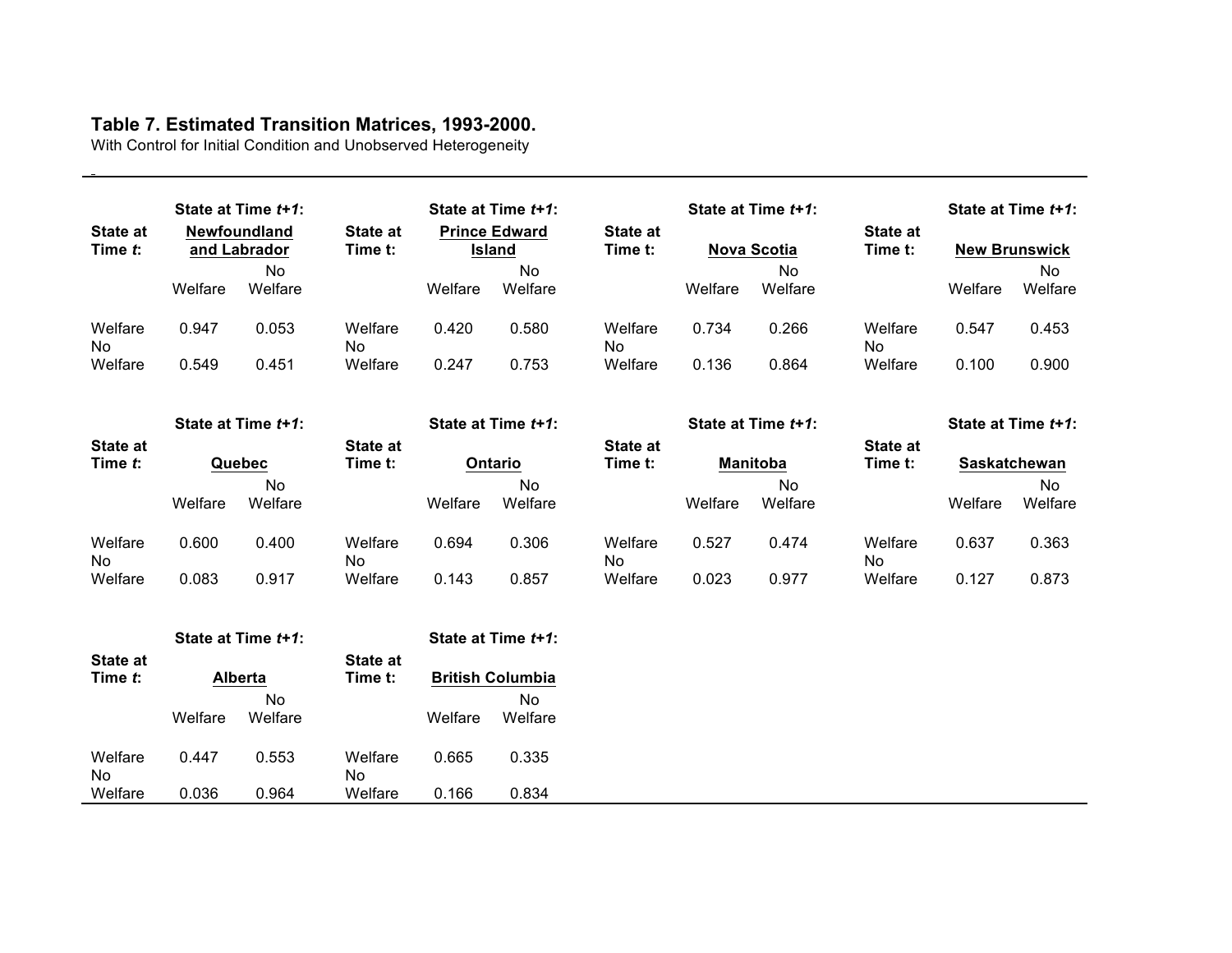**Table 8. Structural vs. Spurious State Dependence in Social Assistance, 1993- 2000, by province.**

|                              | Structural      | <b>Spurious</b> |
|------------------------------|-----------------|-----------------|
|                              | <b>Estimate</b> | <b>Estimate</b> |
|                              |                 |                 |
| Newfoundland and Labrador    | 1.055           | $-0.055$        |
| <b>Prince Edward Island</b>  | 0.524           | 0.476           |
| Nova Scotia                  | 0.813           | 0.188           |
| New Brunswick                | 0.617           | 0.383           |
| Quebec                       | 0.698           | 0.302           |
| Ontario                      | 0.812           | 0.189           |
| Manitoba                     | 0.569           | 0.431           |
| Saskatchewan                 | 0.835           | 0.165           |
| Alberta                      | 0.603           | 0.397           |
| <b>British Columbia</b>      | 0.861           | 0.139           |
| Average across all provinces | 0.739           | 0.261           |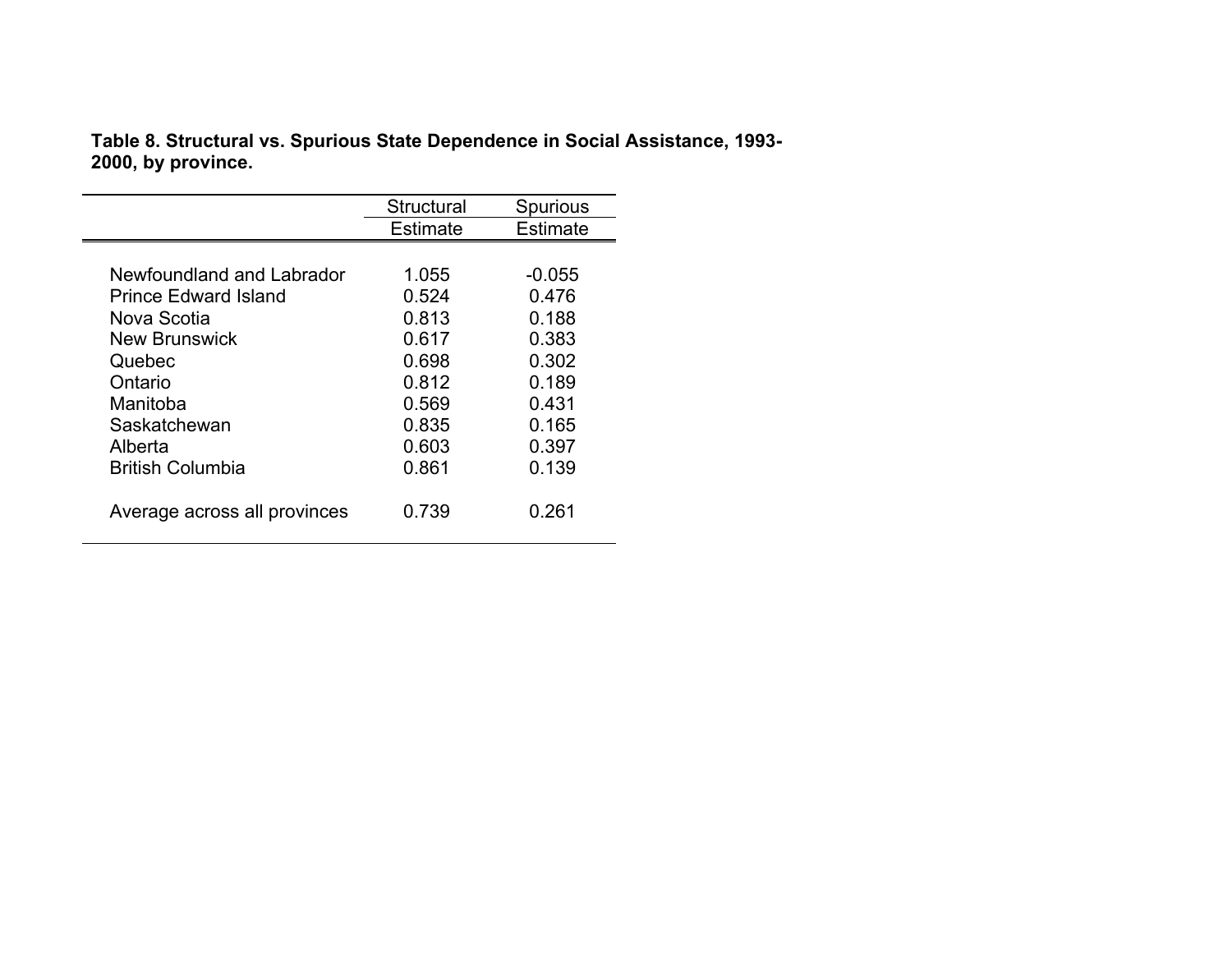| Province:                      |    | 1993              |    | 1994 |    | 1995 |    | 1996              |    | 1997              |    | 1998              |    | 1999              |    | 2000 |
|--------------------------------|----|-------------------|----|------|----|------|----|-------------------|----|-------------------|----|-------------------|----|-------------------|----|------|
|                                |    |                   |    |      |    |      |    |                   |    |                   |    |                   |    |                   |    |      |
| Newfoundland<br>and Labrador   | 71 | $\left( 2\right)$ | 70 | (2)  | 69 | '2)  | 68 | $\left( 1\right)$ | 67 | $\left( 1\right)$ | 69 | $\left( 1\right)$ | 70 | $\left(1\right)$  | 72 | (1)  |
| <b>Prince Edward</b><br>Island | 71 | (2)               | 70 | (2)  | 67 | (3)  | 64 | $\left( 2\right)$ | 62 | (3)               | 61 | (3)               | 60 | (4)               | 63 | (4)  |
| Nova Scotia                    | 66 | (4)               | 67 | (4)  | 65 | (4)  | 64 | $\left( 2\right)$ | 63 | (2)               | 63 | (2)               | 63 | (2)               | 64 | (2)  |
| <b>New Brunswick</b>           | 55 | (8)               | 57 | (8)  | 59 | (8)  | 59 | (8)               | 59 | (7)               | 61 | (3)               | 62 | (3)               | 64 | (2)  |
| Quebec                         | 60 | (6)               | 62 | (7)  | 61 | (7)  | 60 | (7)               | 57 | (8)               | 57 | (8)               | 57 | (8)               | 56 | (8)  |
| Ontario                        | 80 | (1)               | 80 | (1)  | 75 | (1)  | 63 | (4)               | 62 | (3)               | 61 | (3)               | 60 | (4)               | 60 | (6)  |
| Manitoba                       | 54 | (9)               | 54 | (9)  | 53 | (9)  | 52 | (9)               | 51 | (9)               | 51 | (9)               | 50 | (9)               | 47 | (10) |
| Saskatchewan                   | 66 | (4)               | 66 | (5)  | 64 | (5)  | 63 | (4)               | 62 | (3)               | 58 | (7)               | 59 | (7)               | 61 | (5)  |
| Alberta                        | 54 | (9)               | 52 | (10) | 50 | (10) | 50 | (10)              | 49 | (10)              | 50 | (10)              | 50 | (9)               | 50 | (9)  |
| <b>British Columbia</b>        | 64 | (6)               | 65 | (6)  | 64 | (5)  | 63 | (4)               | 62 | (3)               | 61 | (3)               | 60 | $\left( 4\right)$ | 60 | (6)  |

**Table 9. Total Welfare Income as Percentage of the Poverty Line, 1993-2000, by year and province. The entries are for single parents with one child. Generosity rankings appear in parenthesis.**

*Note*: Source: National Council of Welfare.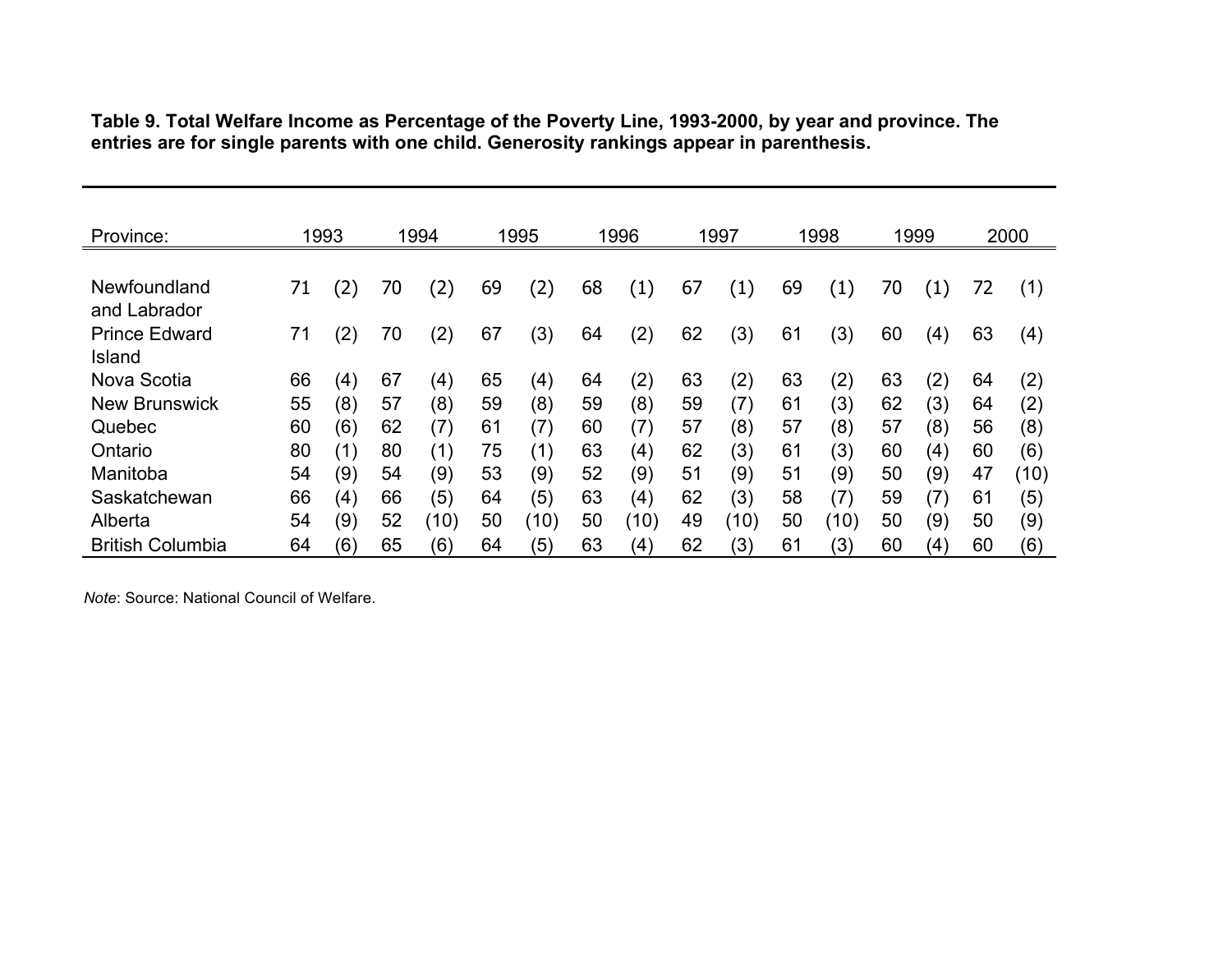#### **Table A1. Dynamic Models of Welfare Participation with no control for endogenous initial conditions or**

### **unobserved heterogeneity.**

|                                     | Newfoundland | <b>Prince</b> | <b>Nova</b>   | <b>New</b>       |           |
|-------------------------------------|--------------|---------------|---------------|------------------|-----------|
|                                     |              | <b>Edward</b> |               |                  |           |
|                                     | and Labrador | Island        | <b>Scotia</b> | <b>Brunswick</b> | Quebec    |
| <b>Individual Characteristics:</b>  |              |               |               |                  |           |
| Married                             | $-0.5864$    | $-0.573$      | $-0.868$      | $-0.705$         | $-0.4085$ |
|                                     | 0.137        | 0.180         | 0.129         | 0.127            | 0.0711    |
| Age                                 | $-0.0009$    | $-0.011$      | 0.007         | 0.001            | $-0.0047$ |
|                                     | 0.0055       | 0.008         | 0.005         | 0.005            | 0.0031    |
| Urban                               | 0.0643       | 0.154         | 0.116         | 0.358            | 0.1221    |
|                                     | 0.1095       | 0.166         | 0.118         | 0.114            | 0.0833    |
| Number of Children                  | 0.1237       | 0.112         | 0.194         | 0.262            | 0.0647    |
|                                     | 0.0491       | 0.071         | 0.051         | 0.051            | 0.0314    |
| <b>Years of Education</b>           | $-0.1267$    | $-0.109$      | $-0.105$      | $-0.026$         | $-0.0789$ |
|                                     | 0.023        | 0.032         | 0.021         | 0.020            | 0.0107    |
| <b>Disabled</b>                     | 0.3506       | 0.494         | 0.210         | 0.792            | 0.6663    |
|                                     | 0.1749       | 0.233         | 0.145         | 0.154            | 0.1015    |
| Male                                | $-0.1594$    | 0.013         | $-0.179$      | $-0.206$         | $-0.0504$ |
|                                     | 0.1042       | 0.160         | 0.112         | 0.108            | 0.0632    |
| <b>State Dependence:</b>            |              |               |               |                  |           |
| <b>Received Welfare Previous</b>    |              |               |               |                  |           |
| Year                                | 2.3846       | 2.273         | 2.340         | 2.400            | 2.7241    |
|                                     | 0.1102       | 0.177         | 0.119         | 0.122            | 0.0674    |
| <b>Local Labor Market Variable:</b> |              |               |               |                  |           |
| <b>Local Unemployment Rate</b>      | 0.0094       | $-0.012$      | 0.016         | 0.035            | 0.0231    |
|                                     | 0.013        | 0.049         | 0.013         | 0.019            | 0.0117    |
|                                     |              |               |               |                  |           |
| Average Log-likelihood              | $-0.2083$    | $-0.1751$     | $-0.1449$     | $-0.1578$        | $-0.1477$ |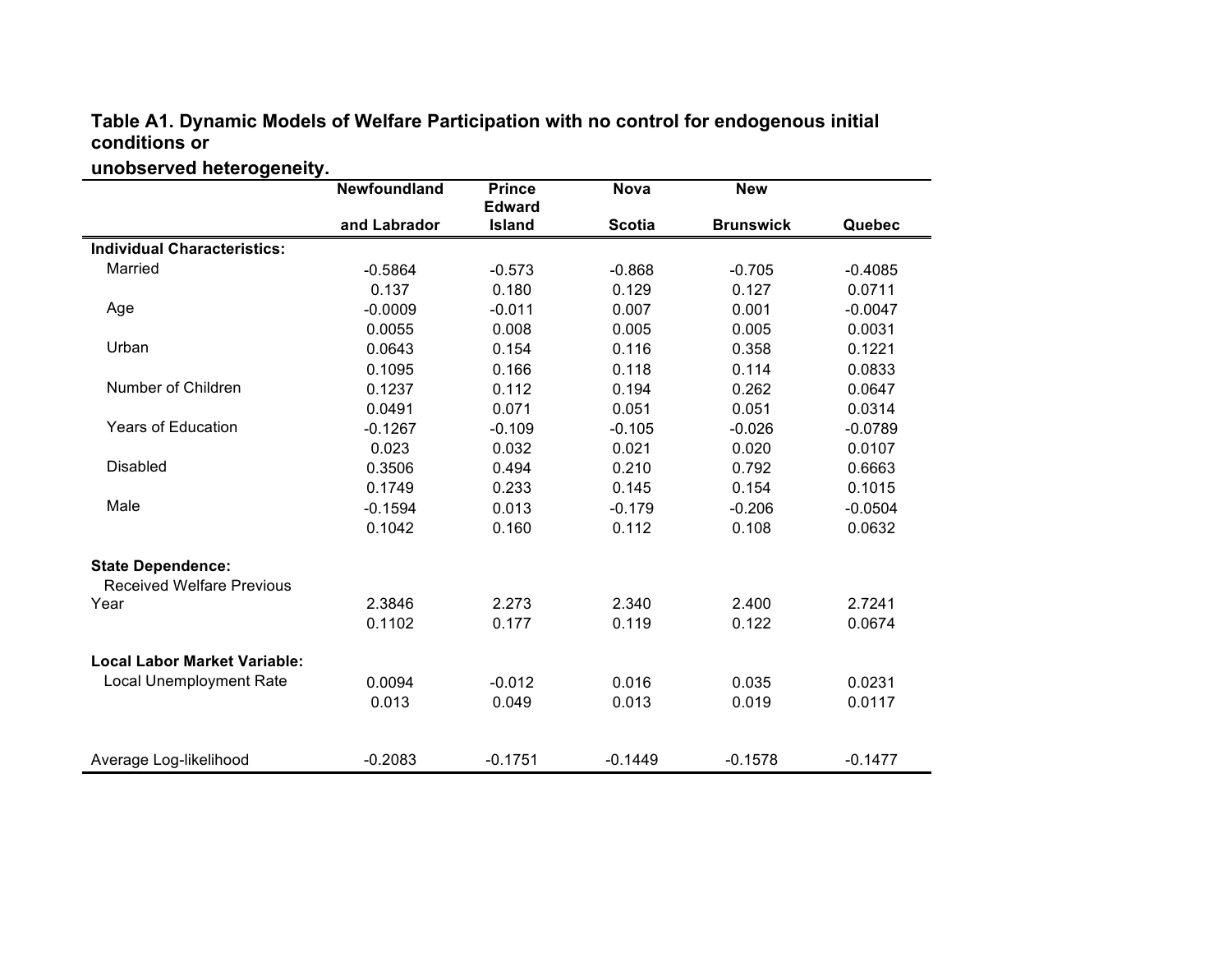#### **Table A1. Dynamic Models of Welfare Participation with no control for endogenous initial conditions or**

### **unobserved heterogeneity. Continued.**

|                                     |                |                 |                     |                | <b>British</b> |
|-------------------------------------|----------------|-----------------|---------------------|----------------|----------------|
|                                     | <b>Ontario</b> | <b>Manitoba</b> | <b>Saskatchewan</b> | <b>Alberta</b> | Columbia       |
| <b>Individual Characteristics:</b>  |                |                 |                     |                |                |
| Married                             | $-0.4551$      | $-0.382$        | $-0.482$            | $-0.264$       | $-0.5431$      |
|                                     | 0.0566         | 0.135           | 0.130               | 0.119          | 0.1051         |
| Age                                 | $-0.0001$      | 0.022           | $-0.003$            | 0.004          | $-0.0067$      |
|                                     | 0.0024         | 0.006           | 0.005               | 0.005          | 0.0043         |
| Urban                               | 0.2254         | 0.147           | 0.204               | 0.006          | $-0.023$       |
|                                     | 0.0762         | 0.150           | 0.129               | 0.159          | 0.1342         |
| Number of Children                  | 0.0398         | 0.158           | 0.181               | 0.016          | 0.0718         |
|                                     | 0.0232         | 0.048           | 0.045               | 0.043          | 0.044          |
| <b>Years of Education</b>           | $-0.0712$      | $-0.036$        | $-0.132$            | $-0.041$       | $-0.0641$      |
|                                     | 0.0088         | 0.021           | 0.024               | 0.020          | 0.0183         |
| <b>Disabled</b>                     | 0.3622         | 0.200           | 0.504               | 0.180          | 0.5451         |
|                                     | 0.0718         | 0.172           | 0.149               | 0.140          | 0.1364         |
| Male                                | 0.0151         | 0.088           | $-0.010$            | 0.001          | 0.0062         |
|                                     | 0.0485         | 0.115           | 0.113               | 0.101          | 0.0923         |
| <b>State Dependence:</b>            |                |                 |                     |                |                |
| <b>Received Welfare Previous</b>    |                |                 |                     |                |                |
| Year                                | 2.4269         | 2.602           | 2.368               | 2.453          | 2.2651         |
|                                     | 0.0518         | 0.133           | 0.122               | 0.108          | 0.0952         |
| <b>Local Labor Market Variable:</b> |                |                 |                     |                |                |
| <b>Local Unemployment Rate</b>      | 0.0348         | 0.140           | $-0.013$            | 0.045          | 0.0132         |
|                                     | 0.0199         | 0.047           | 0.047               | 0.036          | 0.048          |
| Average Log-likelihood              | $-0.1805$      | $-0.1319$       | $-0.1476$           | $-0.1346$      | $-0.1674$      |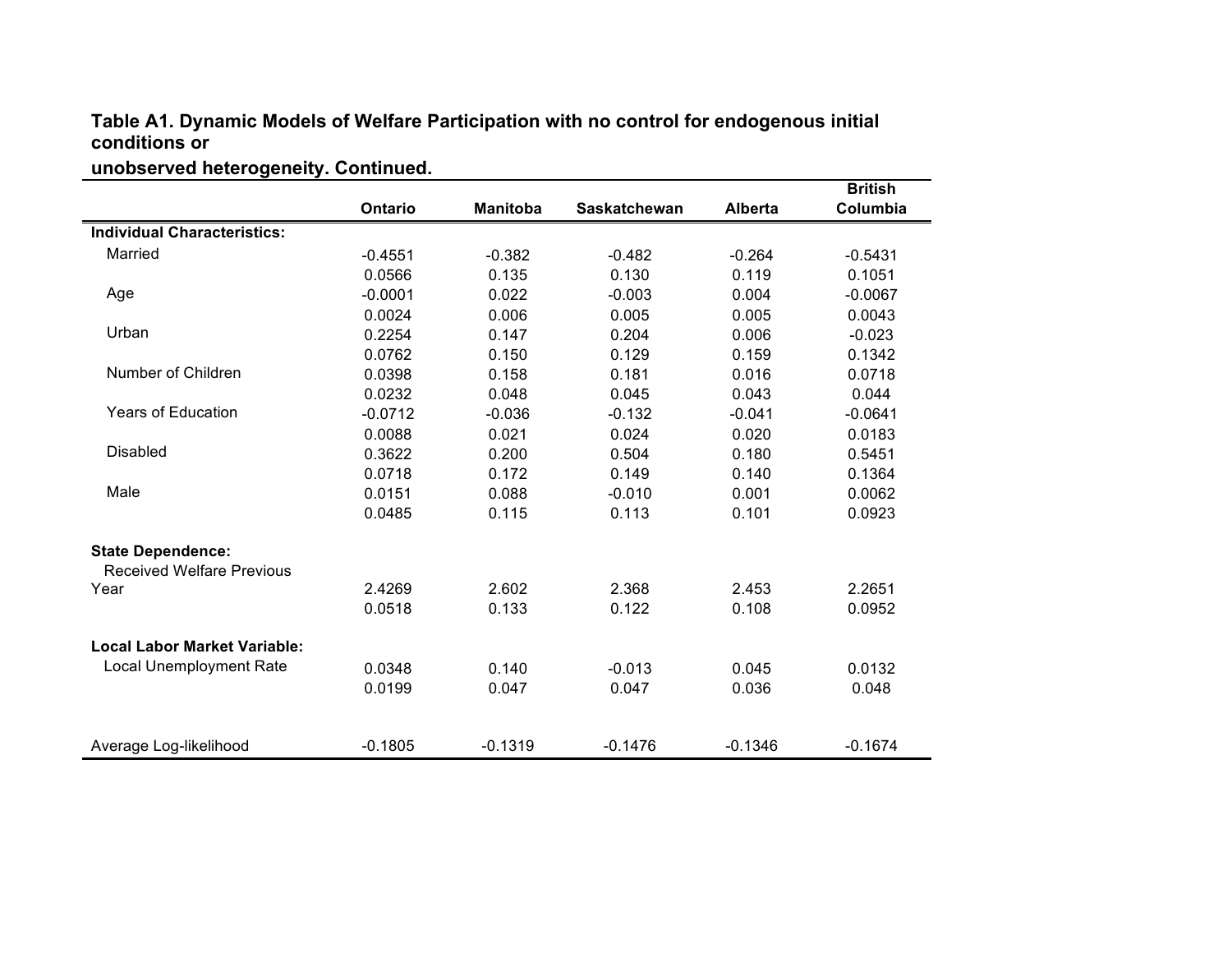#### **Table A2. Dynamic Models of Welfare Participation with control for endogenous initial conditions or**

## **unobserved heterogeneity.**

|                                     | Newfoundland | <b>Prince Edward</b> | <b>Nova</b>   | <b>New</b>       |           |
|-------------------------------------|--------------|----------------------|---------------|------------------|-----------|
|                                     | and Labrador | Island               | <b>Scotia</b> | <b>Brunswick</b> | Quebec    |
| <b>Individual Characteristics:</b>  |              |                      |               |                  |           |
| Married                             | $-1.471$     | $-0.928$             | $-1.092$      | $-1.424$         | $-0.578$  |
|                                     | 0.366        | 0.272                | 0.344         | 0.310            | 0.141     |
| Age                                 | 0.000        | $-0.015$             | 0.009         | $-0.004$         | $-0.007$  |
|                                     | 0.009        | 0.010                | 0.009         | 0.010            | 0.005     |
| Urban                               | 0.077        | 0.276                | 0.099         | 0.702            | 0.182     |
|                                     | 0.171        | 0.216                | 0.163         | 0.229            | 0.115     |
| Number of Children                  | 0.277        | 0.150                | 0.246         | 0.452            | 0.089     |
|                                     | 0.086        | 0.088                | 0.098         | 0.104            | 0.045     |
| <b>Years of Education</b>           | $-0.309$     | $-0.164$             | $-0.137$      | $-0.144$         | $-0.118$  |
|                                     | 0.060        | 0.048                | 0.062         | 0.051            | 0.030     |
| <b>Disabled</b>                     | 0.641        | 0.678                | 0.245         | 1.514            | 1.006     |
|                                     | 0.249        | 0.304                | 0.197         | 0.343            | 0.247     |
| Male                                | $-0.496$     | $-0.045$             | $-0.249$      | $-0.510$         | $-0.079$  |
|                                     | 0.200        | 0.199                | 0.186         | 0.233            | 0.086     |
| <b>State Dependence:</b>            |              |                      |               |                  |           |
| <b>Received Welfare Previous</b>    |              |                      |               |                  |           |
| Year                                | 2.247        | 1.611                | 3.490         | 2.829            | 3.989     |
|                                     | 0.277        | 0.312                | 3.200         | 0.310            | 0.815     |
| <b>Local Labor Market Variable:</b> |              |                      |               |                  |           |
| Local Unemployment Rate             | 0.010        | $-0.023$             | 0.019         | 0.098            | 0.028     |
|                                     | 0.020        | 0.067                | 0.019         | 0.038            | 0.016     |
| <b>Unobserved Heterogeneity:</b>    |              |                      |               |                  |           |
| Factor loading                      | 0.949        | 1.485                | 0.901         | 0.936            | 1.063     |
|                                     | 0.211        | 0.894                | 1.473         | 0.214            | 0.419     |
| Probability Type I                  | 0.129        | 0.439                | 0.219         | 0.087            | 0.256     |
| Average Log-likelihood              | $-0.5749$    | $-0.4517$            | $-0.4253$     | $-0.4543$        | $-0.4698$ |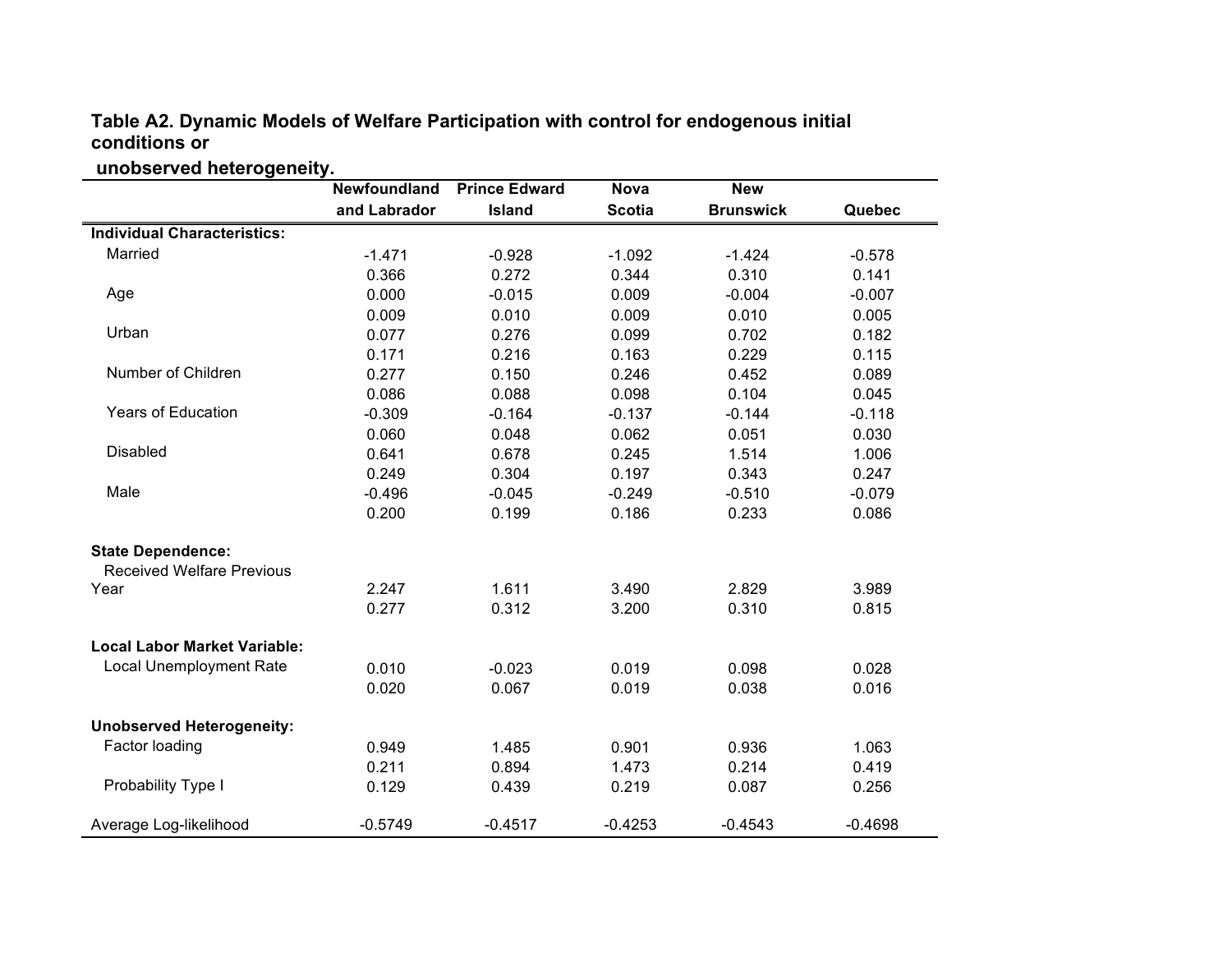#### **Table A2. Dynamic Models of Welfare Participation with control for endogenous initial conditions or**

## **unobserved heterogeneity. Continued.**

|                                     |           |                 |                     |                | <b>British</b> |
|-------------------------------------|-----------|-----------------|---------------------|----------------|----------------|
|                                     | Ontario   | <b>Manitoba</b> | <b>Saskatchewan</b> | <b>Alberta</b> | Columbia       |
| <b>Individual Characteristics:</b>  |           |                 |                     |                |                |
| Married                             | $-1.109$  | $-0.288$        | $-0.680$            | $-0.296$       | $-0.947$       |
|                                     | 0.155     | 0.146           | 0.220               | 0.136          | 0.296          |
| Age                                 | 0.000     | 0.022           | $-0.005$            | 0.004          | $-0.012$       |
|                                     | 0.005     | 0.006           | 0.007               | 0.005          | 0.006          |
| Urban                               | 0.275     | 0.131           | 0.240               | 0.009          | 0.074          |
|                                     | 0.133     | 0.153           | 0.166               | 0.159          | 0.198          |
| Number of Children                  | 0.149     | 0.131           | 0.245               | 0.017          | 0.107          |
|                                     | 0.044     | 0.052           | 0.076               | 0.044          | 0.063          |
| <b>Years of Education</b>           | $-0.158$  | $-0.025$        | $-0.189$            | $-0.044$       | $-0.122$       |
|                                     | 0.025     | 0.022           | 0.054               | 0.021          | 0.042          |
| <b>Disabled</b>                     | 0.787     | 0.128           | 0.686               | 0.206          | 0.856          |
|                                     | 0.156     | 0.182           | 0.239               | 0.149          | 0.244          |
| Male                                | $-0.083$  | 0.128           | $-0.030$            | $-0.006$       | $-0.093$       |
|                                     | 0.091     | 0.120           | 0.147               | 0.102          | 0.135          |
| <b>State Dependence:</b>            |           |                 |                     |                |                |
| <b>Received Welfare Previous</b>    |           |                 |                     |                |                |
| Year                                | 3.094     | 2.927           | 2.571               | 2.361          | 2.193          |
|                                     | 0.923     | 0.243           | 0.052               | 0.210          | 0.174          |
| <b>Local Labor Market Variable:</b> |           |                 |                     |                |                |
| <b>Local Unemployment Rate</b>      | 0.065     | 0.133           | $-0.017$            | 0.048          | 0.038          |
|                                     | 0.034     | 0.048           | 0.060               | 0.037          | 0.063          |
| <b>Unobserved Heterogeneity:</b>    |           |                 |                     |                |                |
| Factor loading                      | 0.982     | $-0.143$        | 0.617               | $-0.045$       | 0.589          |
|                                     | 0.325     | 0.083           | 0.072               | 0.095          | 0.189          |
| Probability Type I                  | 0.128     | 0.030           | 0.184               | 0.972          | 0.062          |
| Log-likelihood                      | $-0.5236$ | $-0.3824$       | $-0.4200$           | $-0.4096$      | $-0.4748$      |